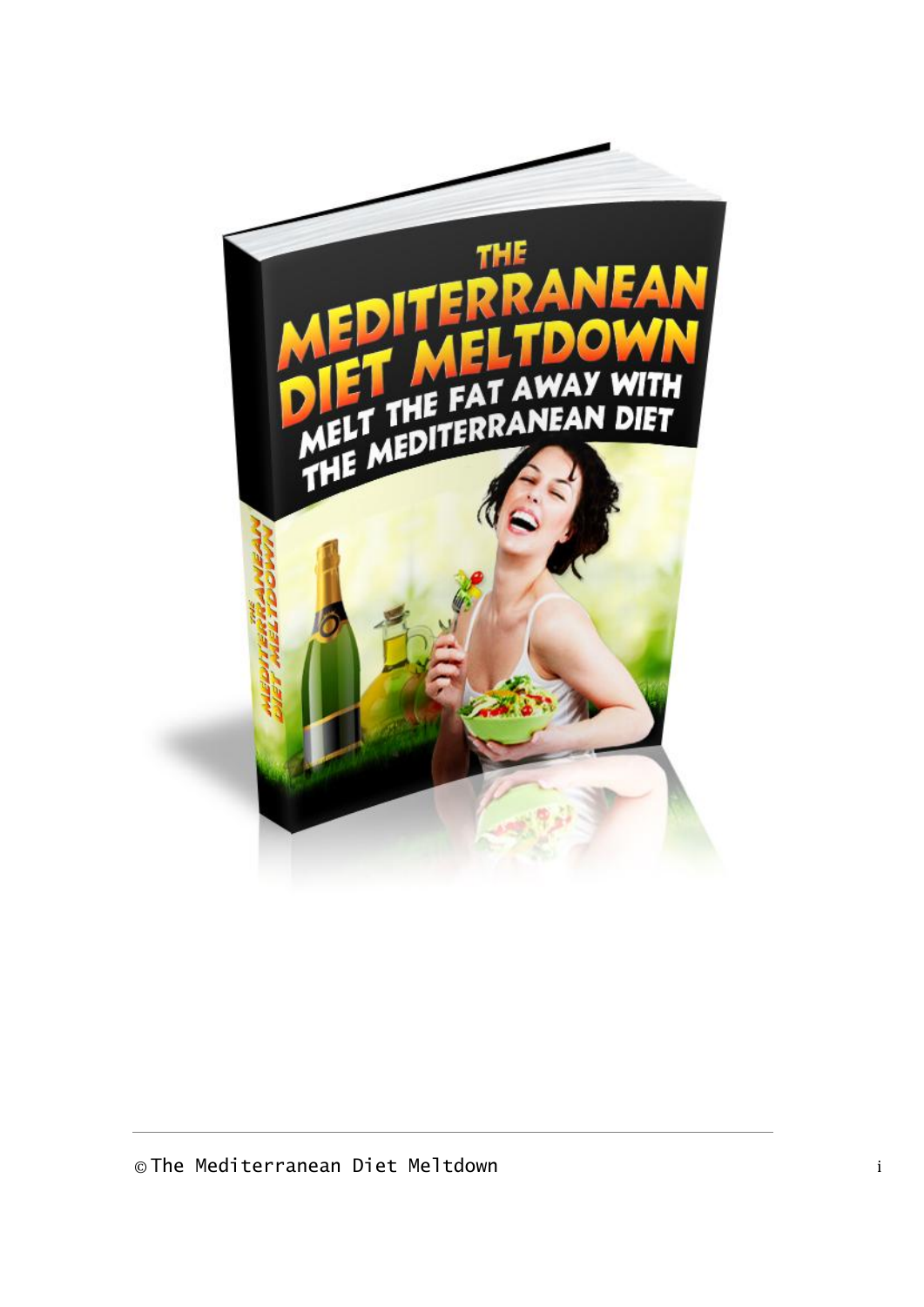# **Copyright © 2013**

All rights reserved. No part of this book may be reproduced, stored in a retrieval system, or transmitted in any form or by any means, electronic, mechanical, photocopying, recording, scanning, or otherwise, without the prior written permission of the publisher.

# **Disclaimer**

All the material contained in this book is provided for educational and informational purposes only. No responsibility can be taken for any results or outcomes resulting from the use of this material. While every attempt has been made to provide information that is both accurate and effective, the author does not assume any responsibility for the accuracy or use/misuse of this information.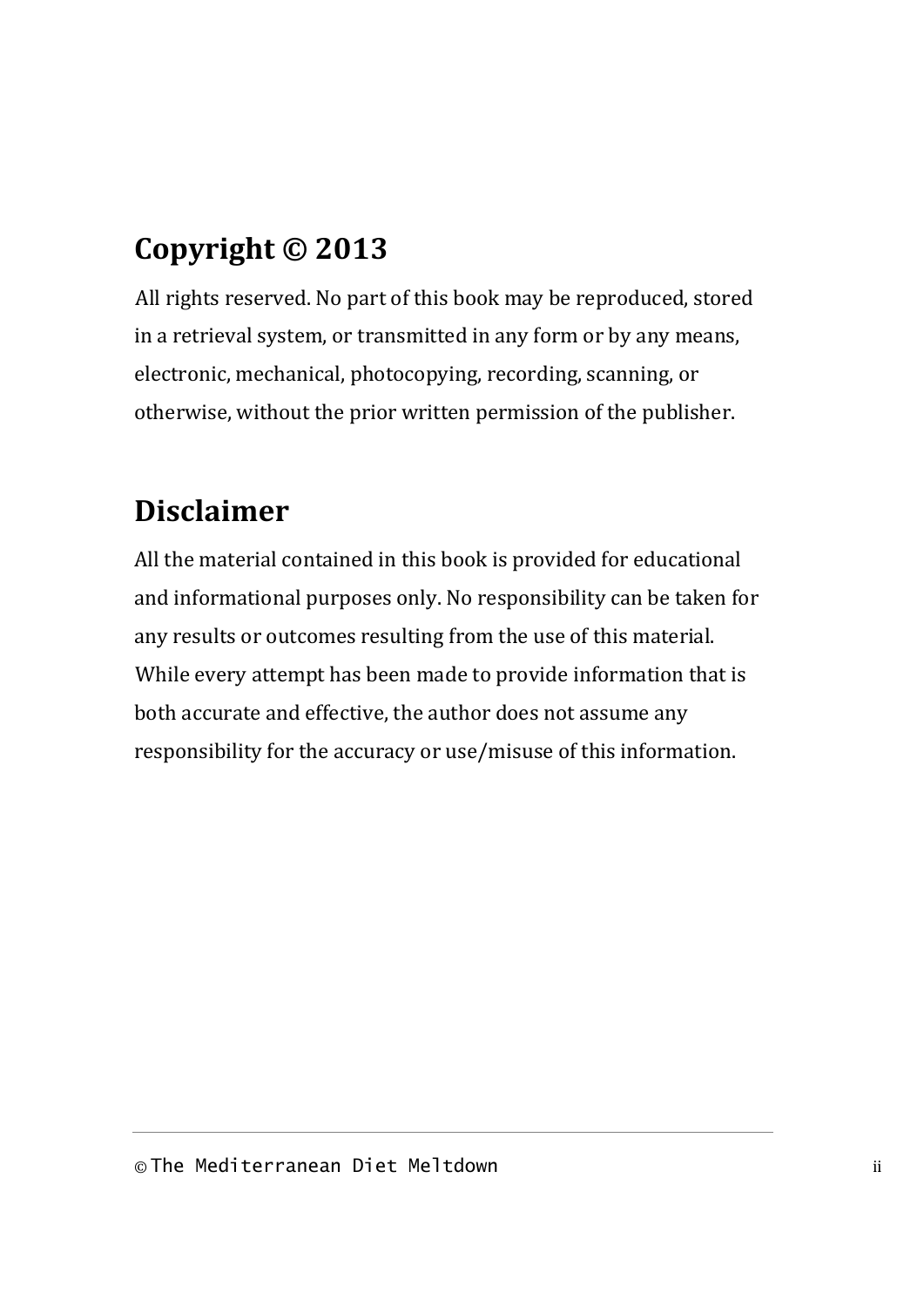# Table of Contents

| Chapter 1 - The Mediterranean Way Of Life And     |
|---------------------------------------------------|
| Chapter 2 - The Role Of Olive Oil In Our Diet  11 |
| Chapter 3 - What Foods Can I Eat?  14             |
| Chapter 4 - The Mediterranean Diet Breakfast 18   |
| Chapter 5 - The Mediterranean Lunch 22            |
| Chapter 6 - Healthy Mediterranean Diet Dinner     |
| Chapter 7 - Healthy Snack Options  30             |
| Conclusion - Recap And Start Today 34             |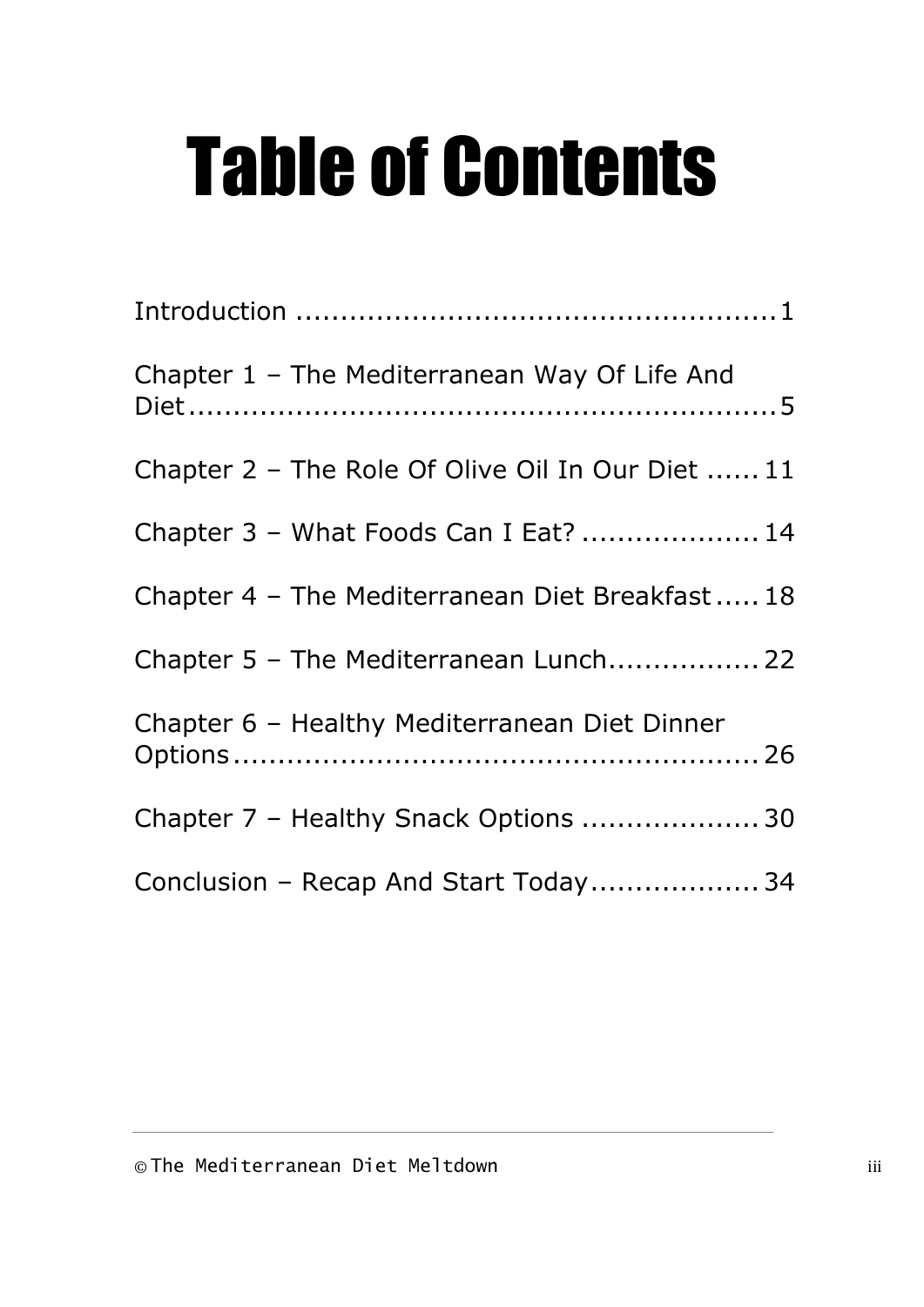# **INTRODUCTION**

<span id="page-3-0"></span>The current statistics in a world of obesity is frightening, especially when considering the direct correlations to illnesses and diseases. The increases in these numbers are not only affecting Americans but many more countries in the world, according to information from WHO (World Health Organization). Even though these figures are high, people who want to do something about it can, since they have effective regimens like the wellknown Mediterranean diet as a weight loss option.

Current Obesity Trends

Based on the staggering figures from WHO, approximately 2/3rds of all Americans adults can be classed as overweight. All of the high calorie hamburgers, sundaes, French fries, sodas, cheese cakes, ice cream and other popular food items are taking its toll. Even though American maintains the lead, as in many other areas, they are not alone in this problem because many other countries are now following the same patterns. If these current trends are not halted, the prediction for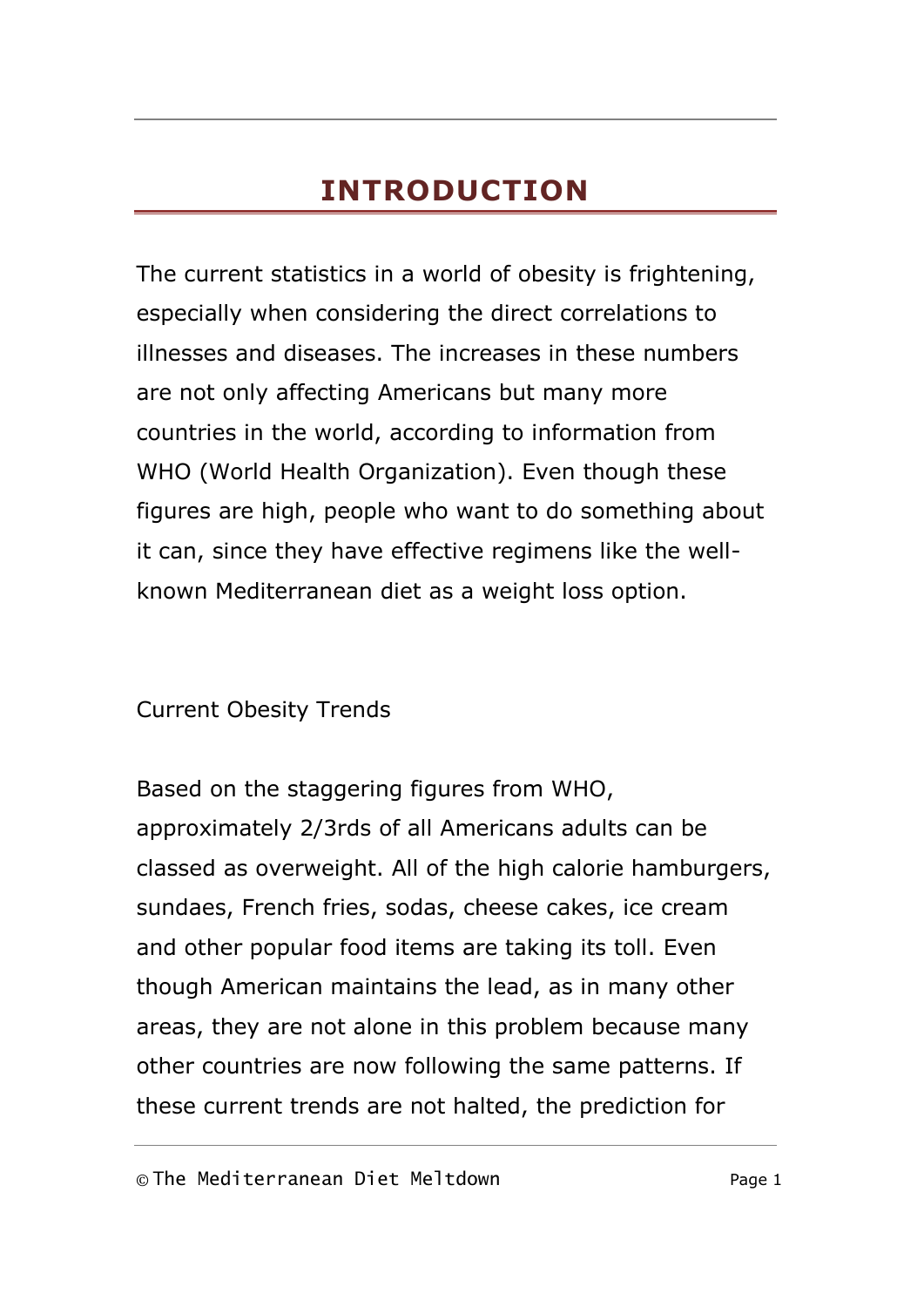2030 is nearly half of all Americans may be obese. While this problem is big and massive to the world, the change that occurs can be drilled down to a one-on-one choice. This means, if no one makes a change, it is up to the individual to take the information that they have learned and act on it.

### **The Mediterranean Diet Is a Lifestyle**

Acting on it requires making a change. This change, however, is not finding another fad diet because they can only compound the problems. Instead, it requires making life style changes in the foods that people eat on a daily basis.

This is one of the major benefits to the Mediterranean Life style approach. With a growing body of evidence from the medical world (i.e. Harvard School of Public Health, Dariush Mozaffarian MD. DrPH. and others in the medical community), this diet is known for its numerous health benefits. From helping to prevent diabetes to the protection of cardiovascular diseases, this is a life style change that can help people remain healthy even when they are out socializing with peers and colleagues.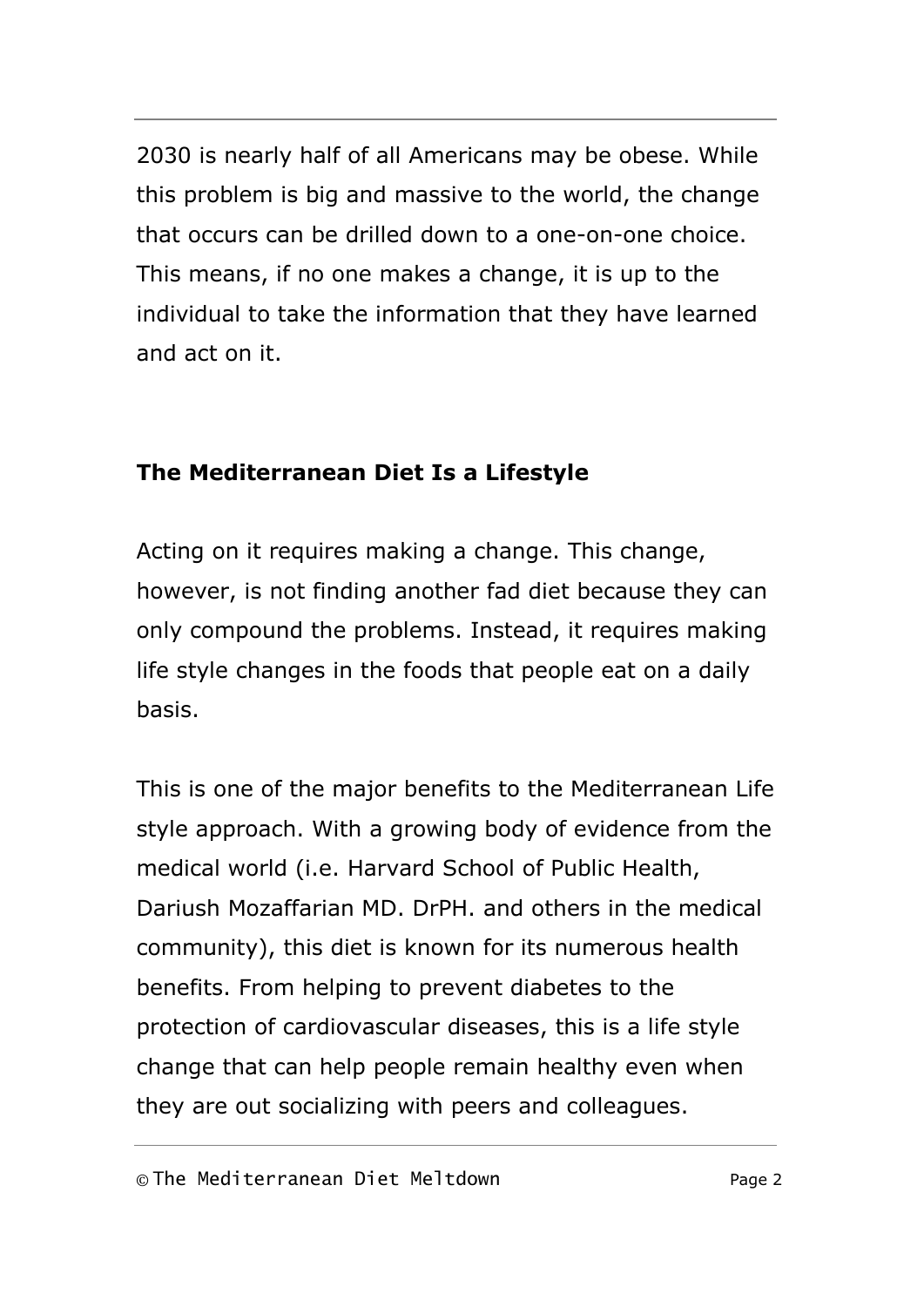### **Benefits**

The mass acceptance of this life style and its benefits can be confirmed by participants on the Mediterranean Coasts, since they have eaten this way for thousands of years. In this area of the world, it is not a diet plan but it is the way that the vast majority of the population eats. While leading healthy lives with regular exercises, they enjoy a wide range of different foods including yogurt, fish, poultry whole grains, fruits, vegetables, beans, nuts, olives, and olive oil along with some cheeses. The foods that this culture eats are responsible for providing antioxidants, vitamins, minerals, and fibre. All of these elements work in cohesion together to protect the person from all kinds of chronic disease and illness.

The current state of obesity in the world is disturbing because its impact is far reaching. From the increase in obesity to all kinds of illnesses and diseases, this is a problem that is being addressed on many different fronts. However, the ultimate decision to what occurs in the future will depend on each individual, as they choose what to and what not to eat.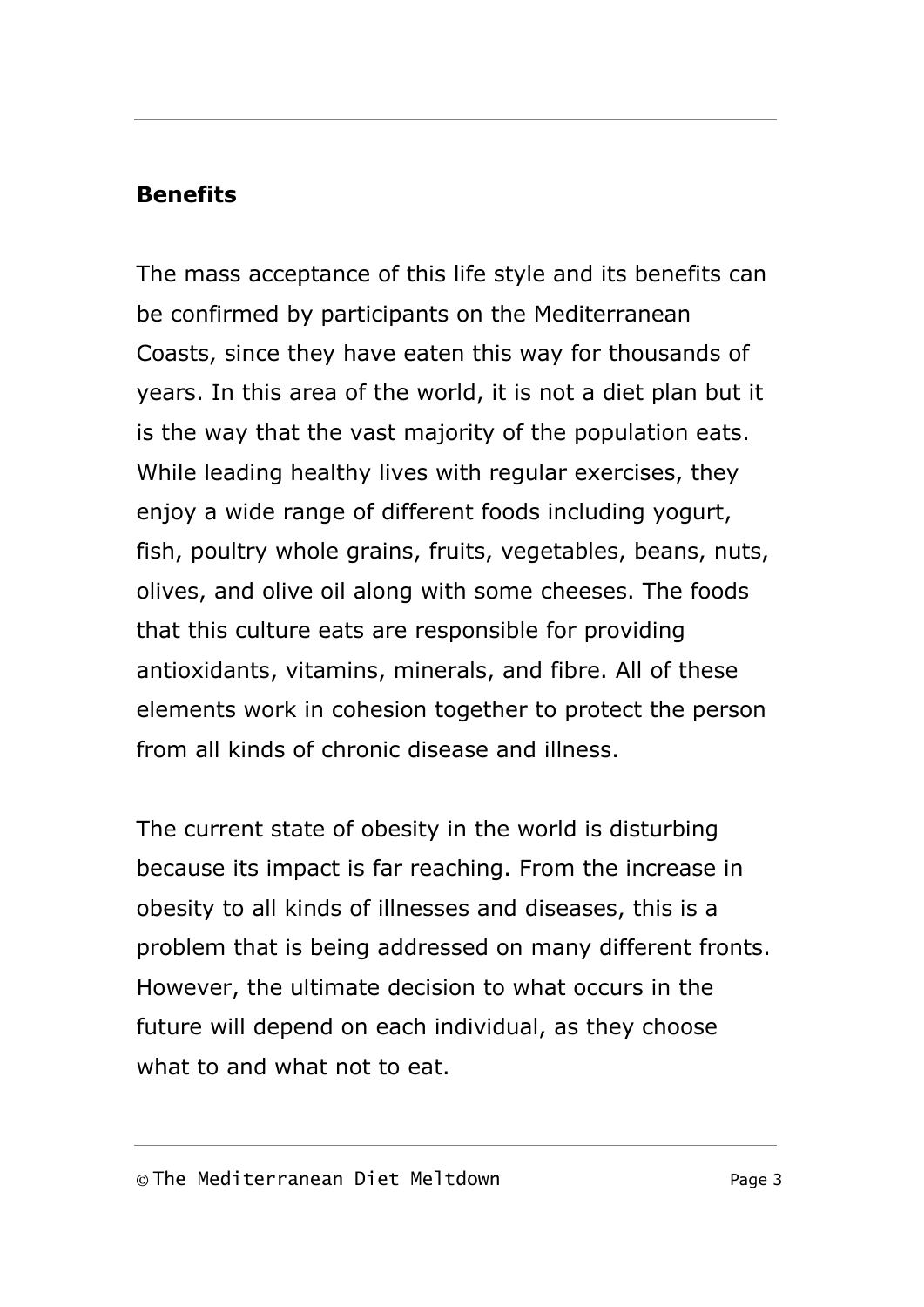So, with that in mind it's important to know that there is a solution to this problem and that is what we will cover in this guide. So without further ado let's dive right in.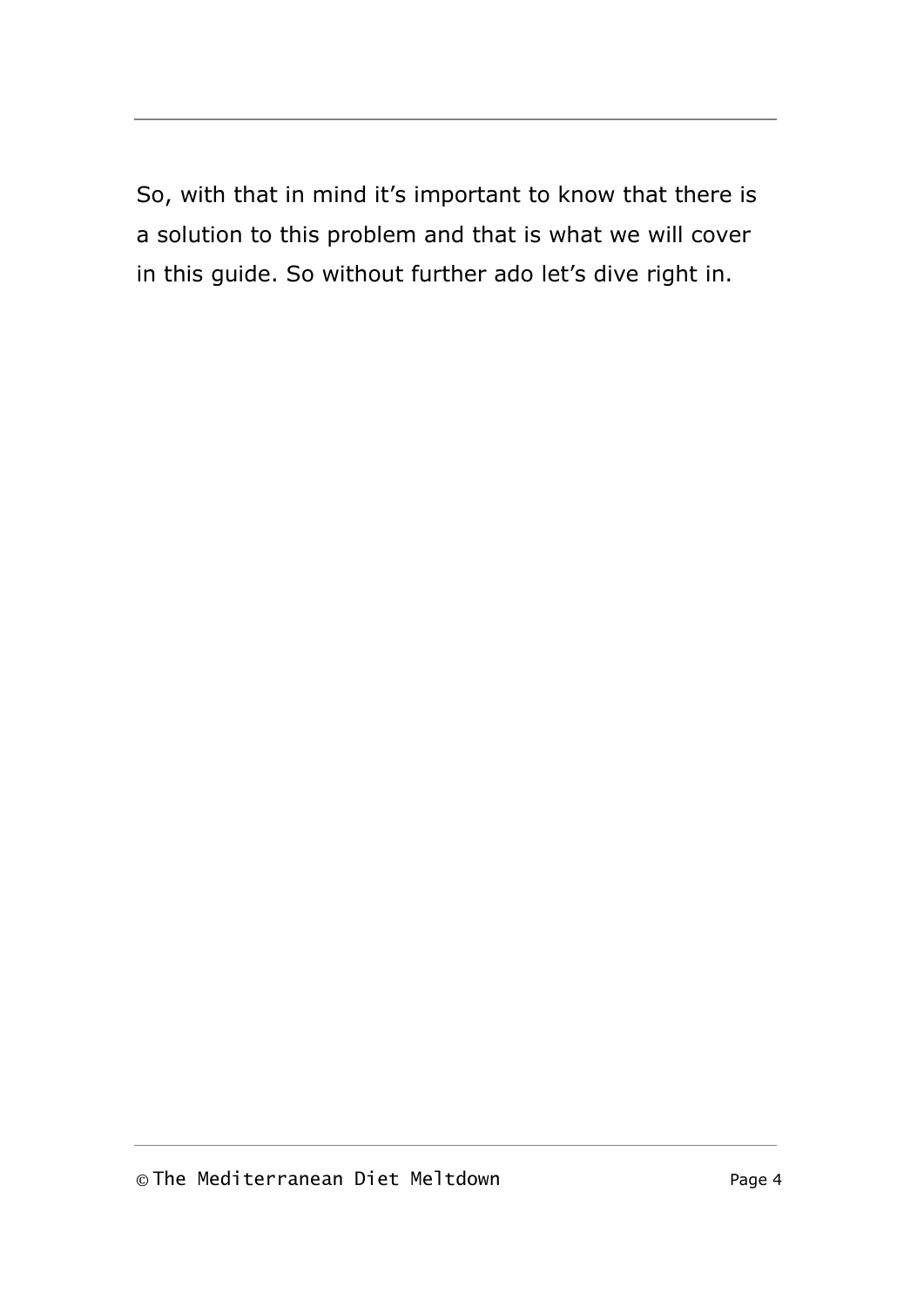# <span id="page-7-0"></span>**CHAPTER 1 – THE MEDITERRANEAN WAY OF LIFE AND DIET**

The Mediterranean diet represents a highly beneficial nutritional program originating in the Mediterranean countries such as Greece, Italy, Morocco and Spain and it is based on typical food patterns of these sunny places.

Combined with regular exercise, this health-improving diet, which only received recognition in the 1990's has a plethora of benefits on the overall human health and it is frequently compared to the French paradox.

This similarity is due to the fact that although the people in these Mediterranean countries consume large amounts of foods rich in fats, the Greeks, Moroccans and Italians have a low incidence of cardiovascular diseases, such as coronary heart disease and heart attacks.

The explanation lies in the fact that the fats incorporated in this diet are represented primarily by monounsaturated fats. This diet is also rich in dietary fiber and very low in saturated fats (less than 8%). Mono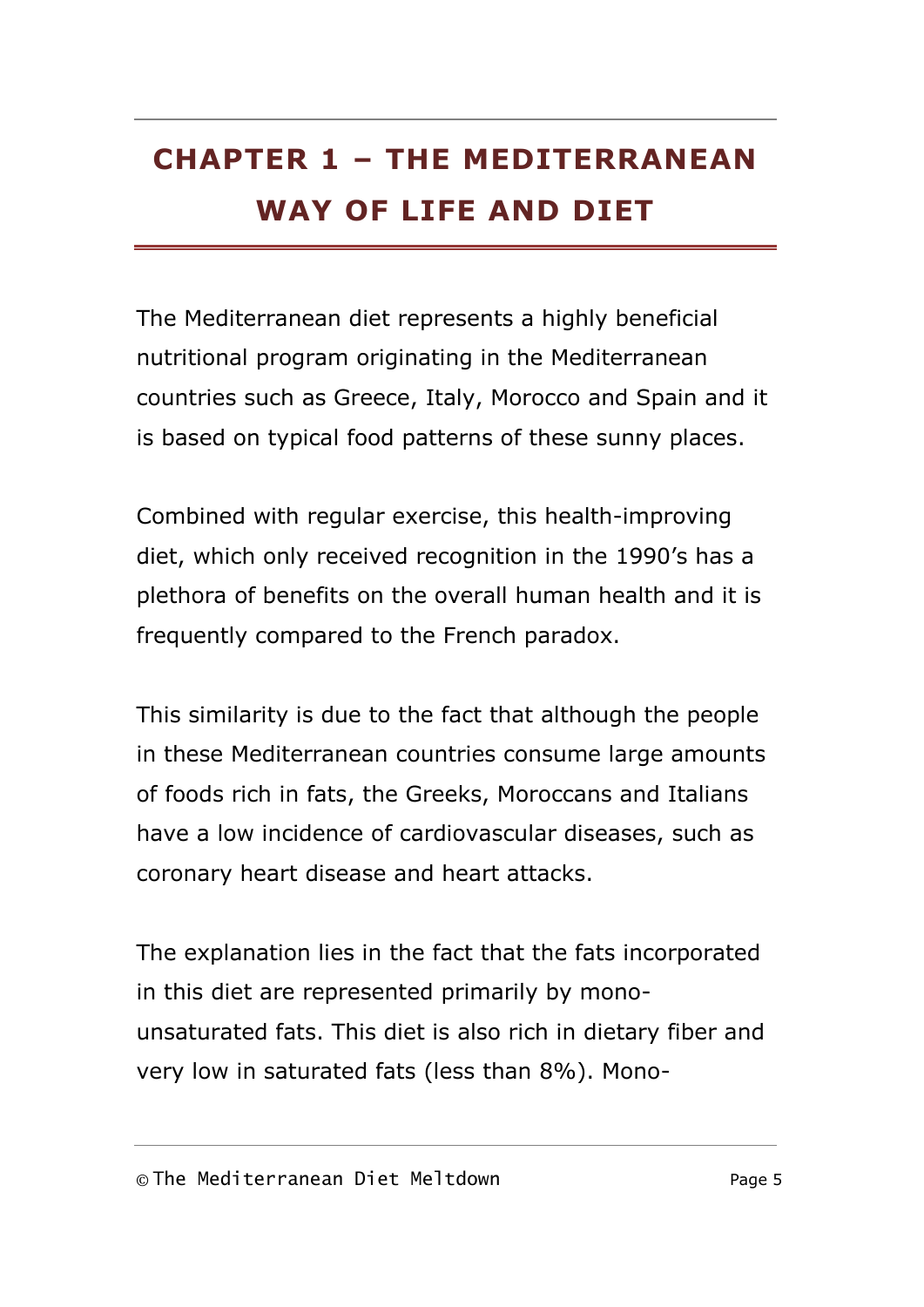unsaturated fats are mainly found in olive oil (more than 75%), almond oil, whole cereals (unrefined and unprocessed), whole milk products, avocados and nuts.

In early 2013, a scientific study conducted on 7,500 people who have been observed over a period of 5 years revealed the fact that those on a Mediterranean diet lowered by 30% the risk of having a heart disease when compared to people on a low-fat diet alone. Furthermore, recent studies have also shown that this diet also provides better weight loss results than both the low-fat and low-carb diets.

With your busy and hectic schedule/way of life, you may wonder how to incorporate the Mediterranean diet into your lifestyle, in order to help you maintain optimum health and lower the risk of heart disorders, cancer, diabetes, premature death and Alzheimer s and Parkinson's disease.

At first, you might find it difficult to switch to this diet from your regular one, but the easiest way to integrate this healthy diet into your agitated lifestyle is to make the change gradually. The Mediterranean diet is very high in essential nutrients which provide a sensation of satiety.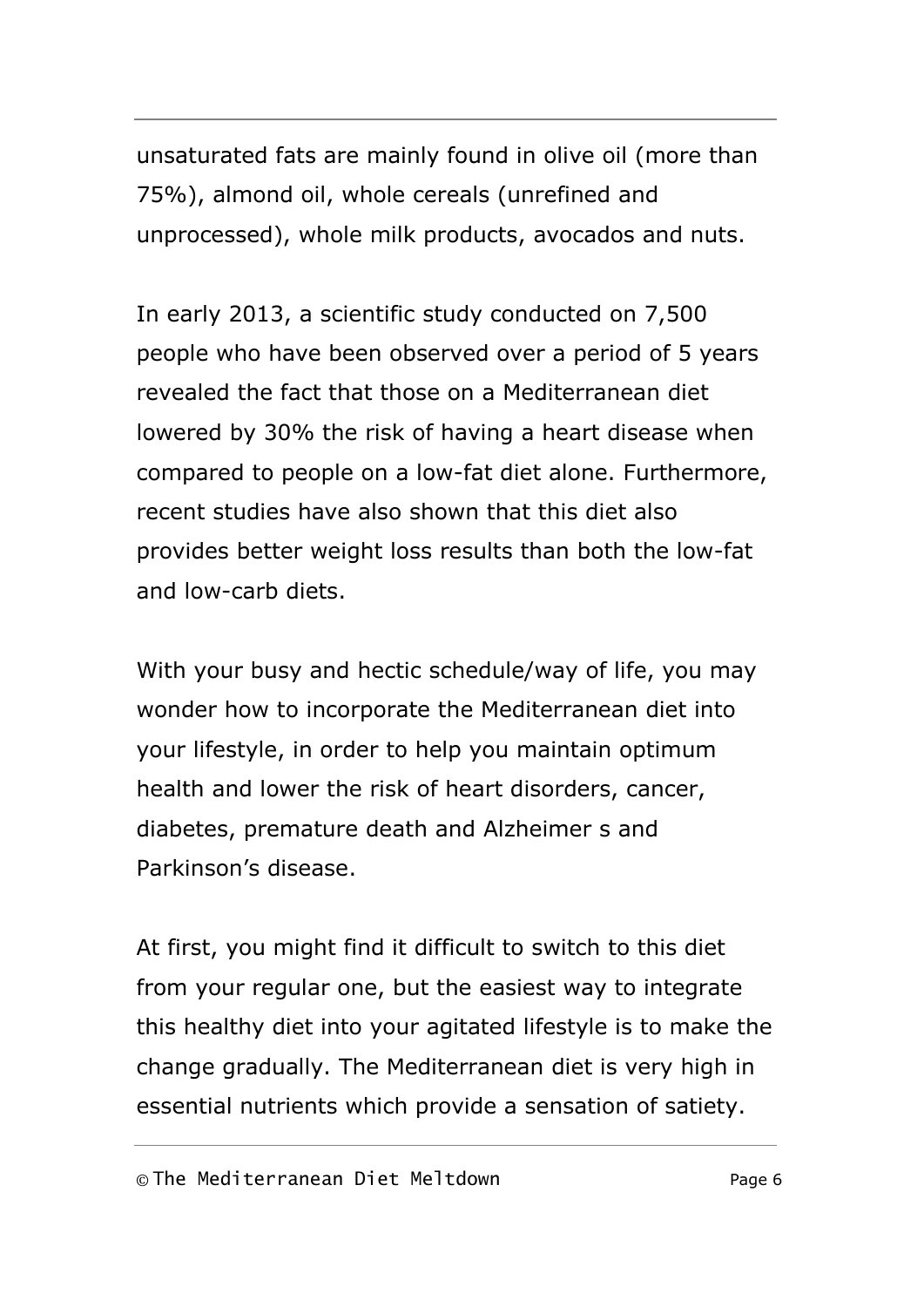The main issue with the fast food culture as the core of unhealthy diets is the fact that we eat, but we do not feed ourselves. The Mediterranean diet reverses this fact, because it is based chiefly on consumption of fruits and vegetables, whole grains, legumes, moderate consumption of fish, poultry and dairy products as well as of red wine and of course the star of this diet, the extra virgin olive oil.

So basically, you have a large palette of diverse food groups at your disposal, in addition to the healthiest and tastiest alcoholic beverage, which is high in potent antioxidants (resveratrol and flavonoids in particular).

Therefore, there is no need to worry about missing your old diet because your body will be given all the essential nutrients that prevent it from craving your previous diet and, as a bonus, you will be pumped up with extra energy throughout the day. Furthermore, by providing you the sensation of "filled up", you will not feel on a mental level that you are fasting or avoiding certain favourite foods, as you might be inclined to think based on the technicality that it is a "diet". On the contrary, once you have begun to incorporate it progressively into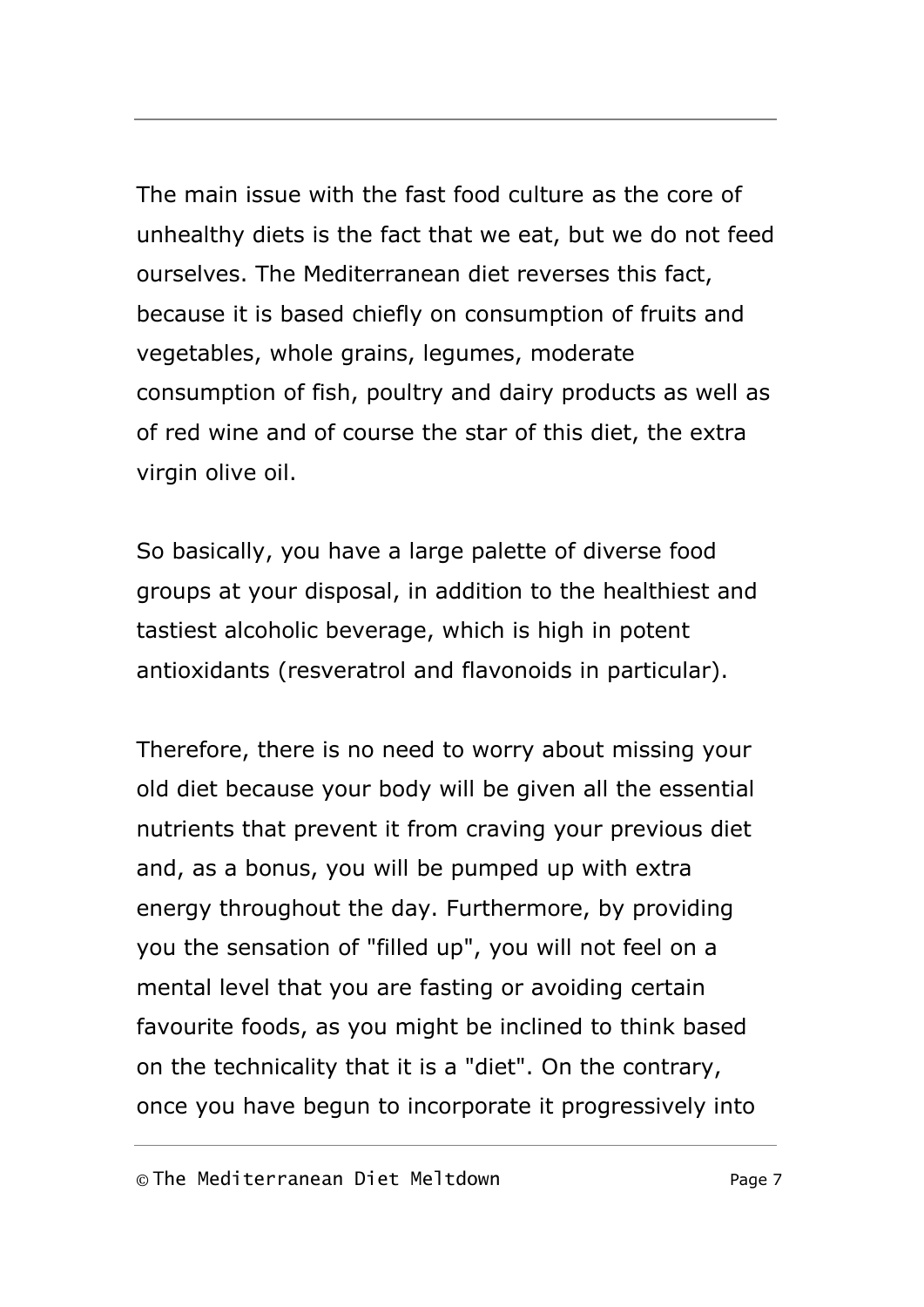your lifestyle, not only you will feel the difference in terms of well-being and increased levels of energy, but you will realize that the Mediterranean diet represents a lifestyle in itself, which you can make it your own.

The first step you need to take in order to make this diet an integral and intrinsic part of your life is to consume all your salads dressed with olive oil and then incorporate a larger variety of vegetables/legumes in addition to your favourite ones.

Studies have shown that the oleic acid found in olive oil lowers the LDL cholesterol (the bad one) while increasing the HDL cholesterol (the good one) and in addition, it decreases the risk of hypertension and it has powerful anti-inflammatory properties.

When you adopt this healthy diet, it is important to drink plenty of water, because together they help you eliminate the toxins accumulated as a result of your previous diet and thus, cleanse your body properly. Moreover, this diet contains by its nature a high level of salt, so there is no need to add extra salt to your meals. A delicious, fresh and healthy salad, which is very easy to make is the Greek salad, which in addition to tasty vegetables like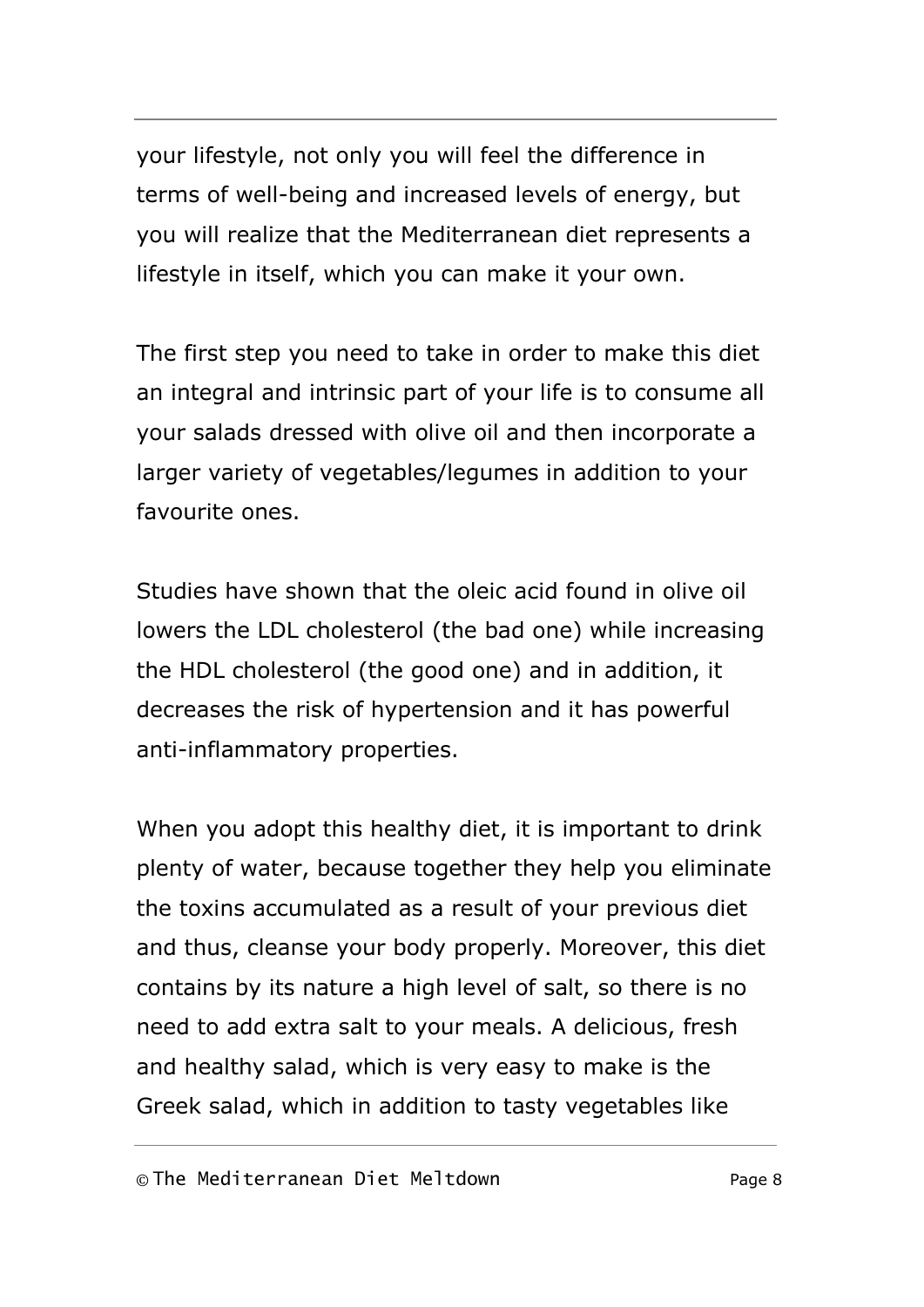tomatoes and cucumbers also contains feta cheese, olives and oregano, the most used Greek spice.

Also, try to add as a snack a different type of fruit, legume and vegetable each day, which will help your body make the switch more easily. You can also consume red meats but in small amounts, as well as moderate amounts of poultry and fish, the latter being very rich in omega 3 fatty acids, highly important for the health of your heart.

If you are worried about not getting the necessary amount of protein, you can rest assured because the fact is that legumes such as beans, peas, lentils, peanuts and soy contain a larger amount of protein and of a higher quality than red meat, so you are fully covered.

Furthermore, this diet is not at all time-consuming and it takes approximately 15 minutes to prepare a tasty and full of flavour meal. These recipes are fairly simple and easy to make, such as the lentil soup, very appreciated in Greece, as well as diverse vegetable and fruit salads, rich in textures, flavours and colours.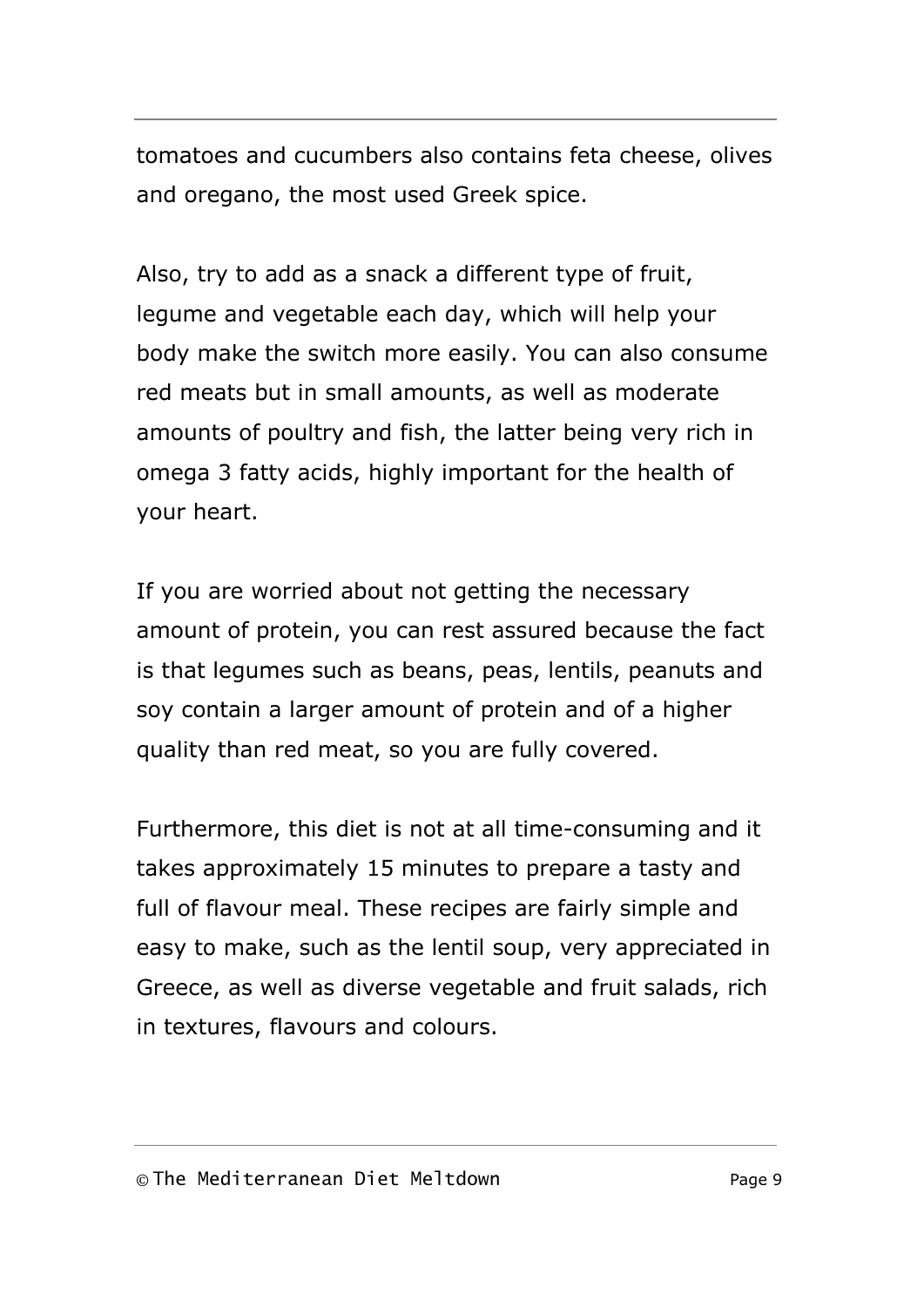Remember that as long as you provide all the necessary nutrients for your body to function properly, it will adjust perfectly to the new diet, you just have to give it time, taking one step at a time. Your body will thank you later, because this diet lowers by more than 50% early death rates, typically associated with cardiovascular disorders.

Adhering to the Mediterranean diet will prove beneficial not only for your physical health and well-being, but for your mental and emotional health as well, because all these three elements are interconnected.

If you can add a little bit of exercise on a daily basis and proper sleep, in addition to incorporating the Mediterranean diet into your lifestyle, then you will have the perfect combination for an optimum health and wellness until you are old and gray.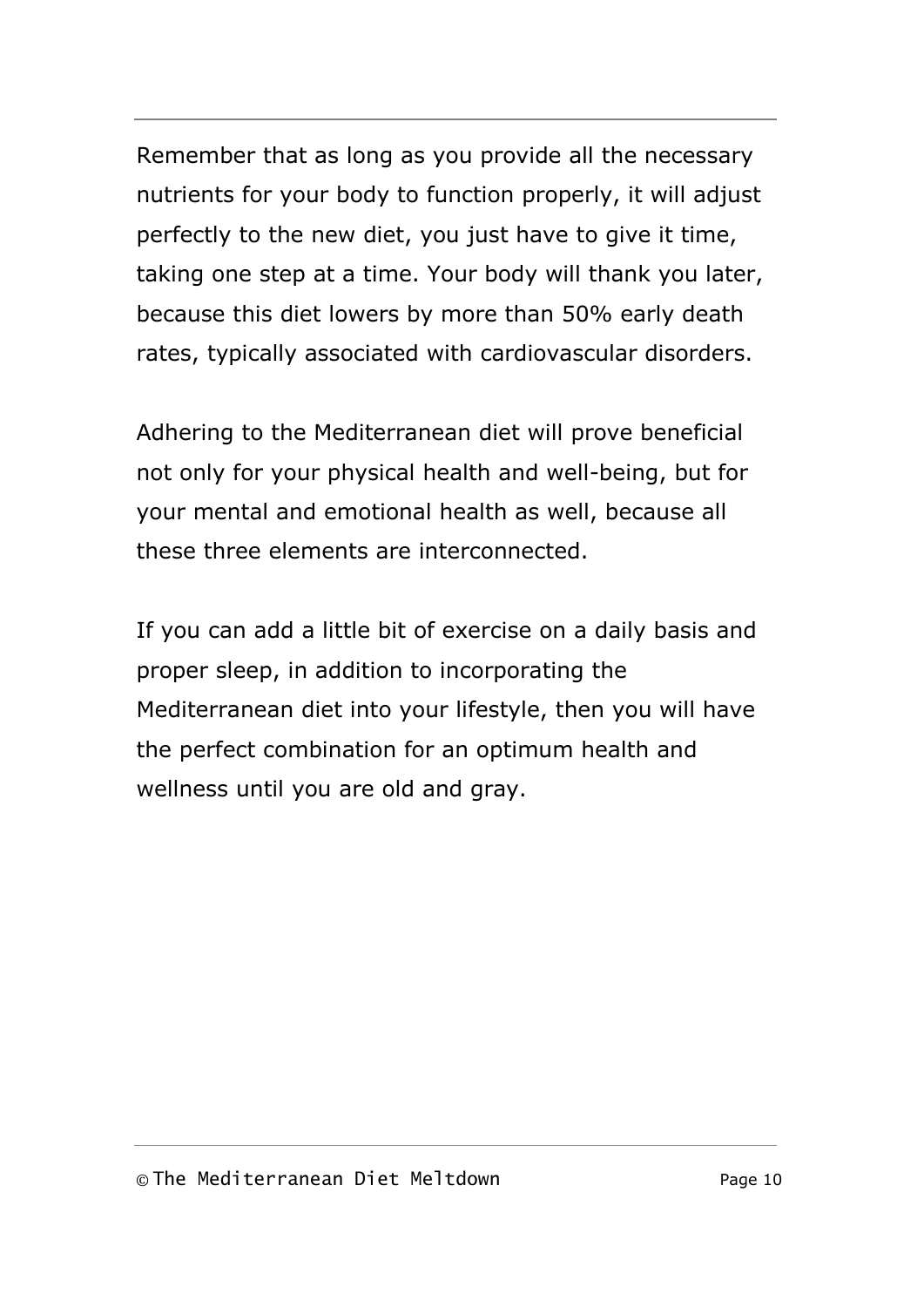# <span id="page-13-0"></span>**CHAPTER 2 – THE ROLE OF OLIVE OIL IN OUR DIET**

Olive oil is a type of fat extracted from the olive tree which is a traditional tree from the Mediterranean basin. It is produced by crushing whole olive fruits before the oil is extracted by either chemical or mechanical procedures. Olive oil is used in the cosmetics industry, pharmaceuticals and even in the making of soaps besides cooking.

Olive oil exists in a variety of grades depending on processing. For instance, extra virgin olive oil is considered the premium type. It is produced from the first crushing of olive fruits and is extracted through coldpressing whereby no chemicals are added. Virgin oil is the second variety, obtained from the second pressing of the fruits and is considered the second-best type. Refined olive oil is obtained from refined virgin olive and it has an acidity level of over 3.3%.

The health benefits of olive oil are wide, a reason why it has been named the Mediterranean miracle. One of its main benefits is that it protects the body against skin,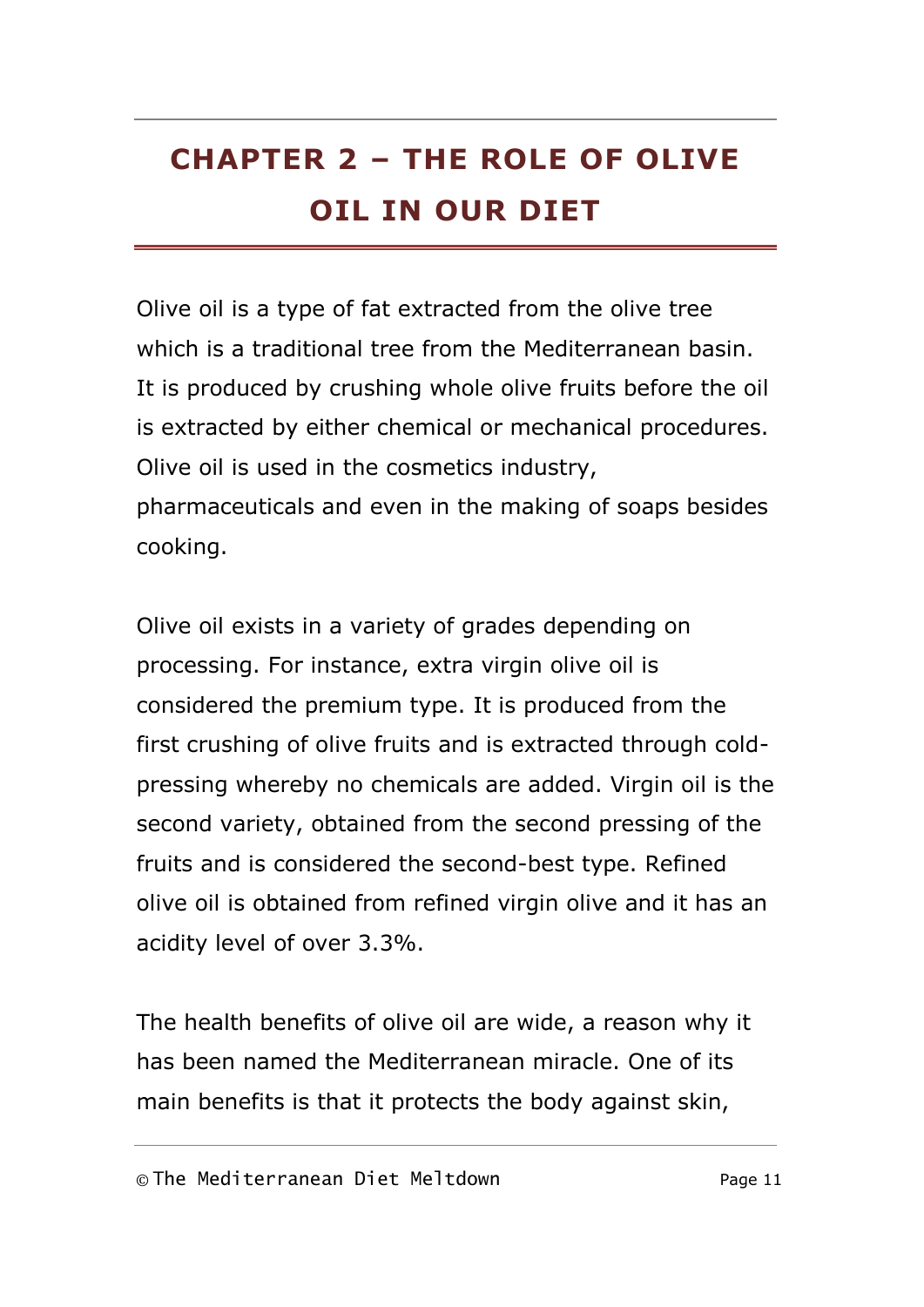colon and breast cancer. The oil contains phenolic antioxidants, terpenoid and squalene which are all anticancer compounds. The oil also has oleic acid which prevents chronic inflammation besides reducing the damage that free radicals cause to body cells.

Olive oil also reduces incidences of type2 diabetes. This is because the oil has monounsaturated fats like those found in seeds and nuts. These fats are essential in reducing risks of chronic diseases such as diabetes and cancer. A Spanish study that was published in scientific journal diabetes care indicated that any Mediterranean diet which has olive oil is capable of reducing type II diabetes by over 50%.

The oil may be used to significantly reduce osteoporosis. This is a type of infection which causes reduction in the mass of bones, putting people at a risk of fractures. A test carried out on rats indicated that olive oil increases amounts of phosphorous, calcium and nitrates in the blood, which results in improved thickness of bones to reduce occurrence of the disease.

Blood pressure can significantly be balanced through intake of sufficient amounts of olive oil. Research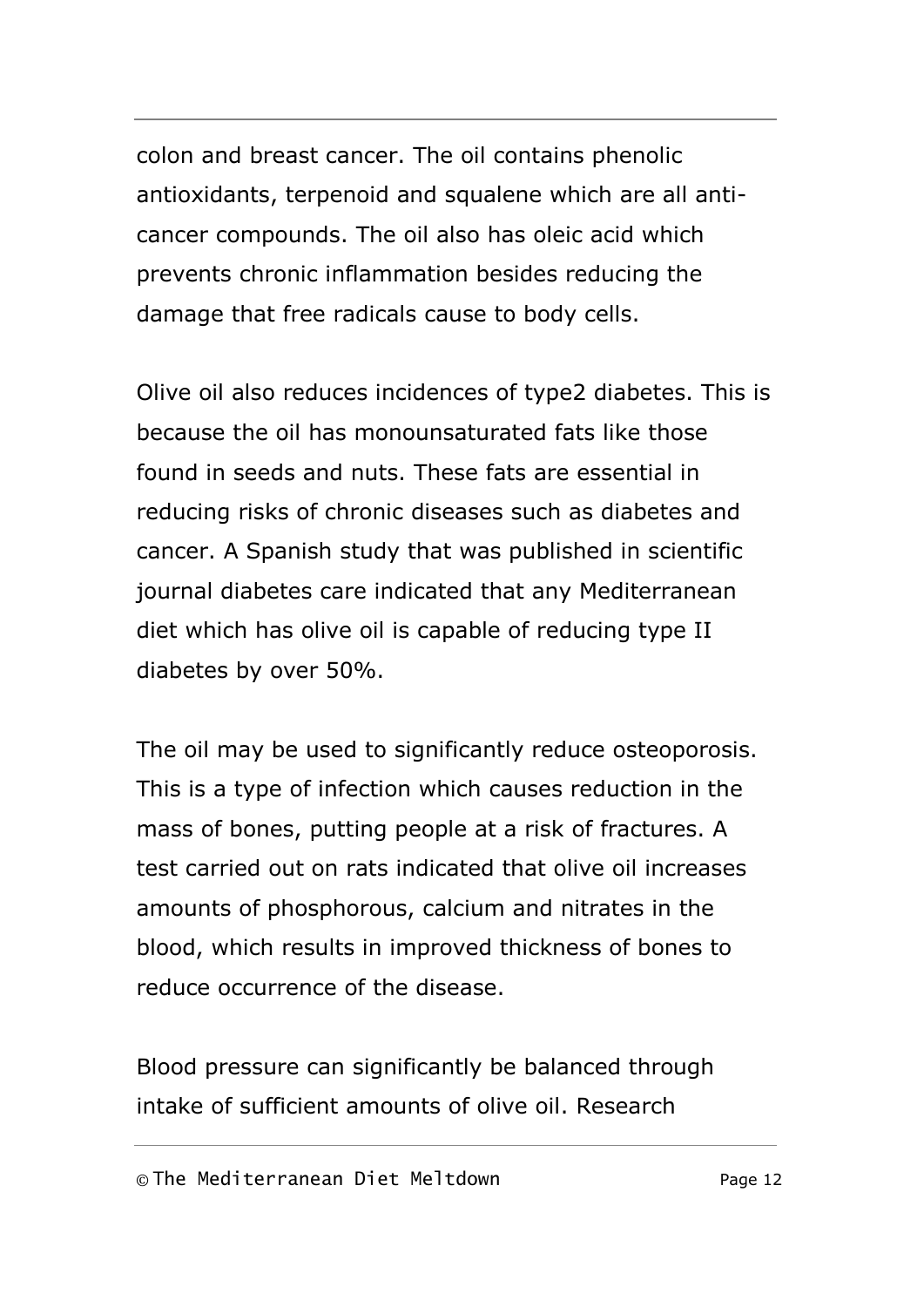indicates that it is essential in reducing both diastolic and systolic blood pressures. It is helpful to people taking a diet rich in high amounts fat, whereby three ounces of the fluid each day significantly lower the blood pressure.

The amount of good and bad cholesterol in the body can be controlled by olive oil. The cholesterol considered as bad to the body is LDL, which can be controlled by olive oil because it contains the monounsaturated fats. The oil will also increase the amounts of HDL cholesterol, which is considered the best type of cholesterol in the body.

Olive oil has also been said to control depression. A Spanish study revealed that people who take hydrogenated fats which are mainly found in processed food substances had a 48% risk of suffering depression. In the study, olive oil controlled the risk of cardiovascular attacks, which share a common cause with depression, related to dietary plans hence inclusion of olive oil in the diet can greatly control the two.

So in essense this is an essential type of oil which is recommended for use instead of animal fats such as butter, where possible.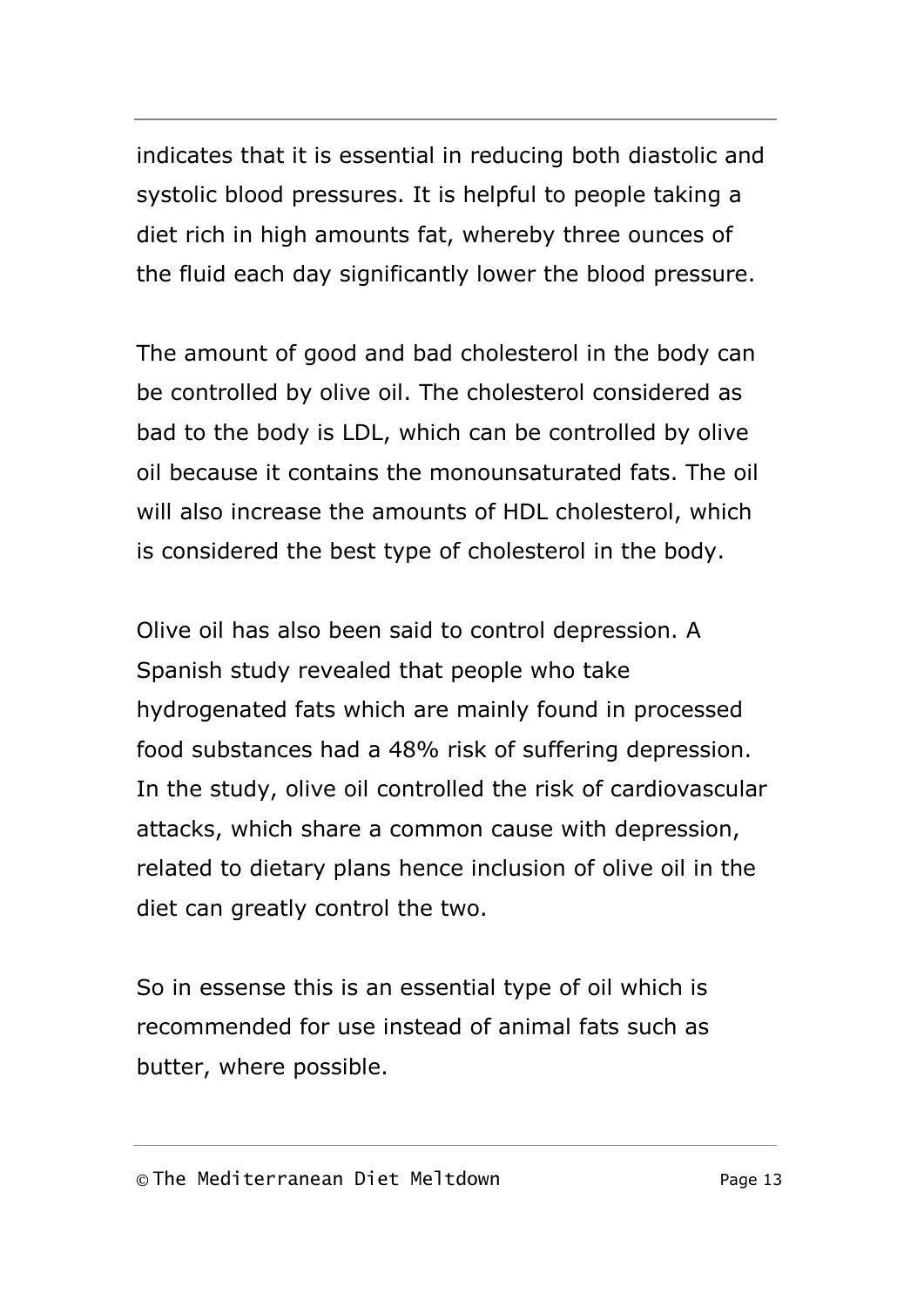# <span id="page-16-0"></span>**CHAPTER 3 – WHAT FOODS CAN I EAT?**

Adopting the Mediterranean way of eating can increase the activity of your body immune system and help you reduce the risk of certain cancer types, heart diseases, the Parkinson's disease as well as the Alzheimer's disease. Here are the foods that you can eat when on the Mediterranean diet.

# **Whole Grains**

Whole grains are considered as an integral part of the Mediterranean diet. This includes while grain bread, whole wheat pasta, brown rice and whole wheat cereal. These foods are packed with lots of minerals, nutrients and vitamins that enhance the production of enough energy for your body.

Additionally, whole grains contain fiber which can help the body combat bowel movement changes and cleanse the colon, thus promoting weight loss in the midsection. To further weight loss, fiber gives you the feeling of satiety

#### © The Mediterranean Diet Meltdown Page 14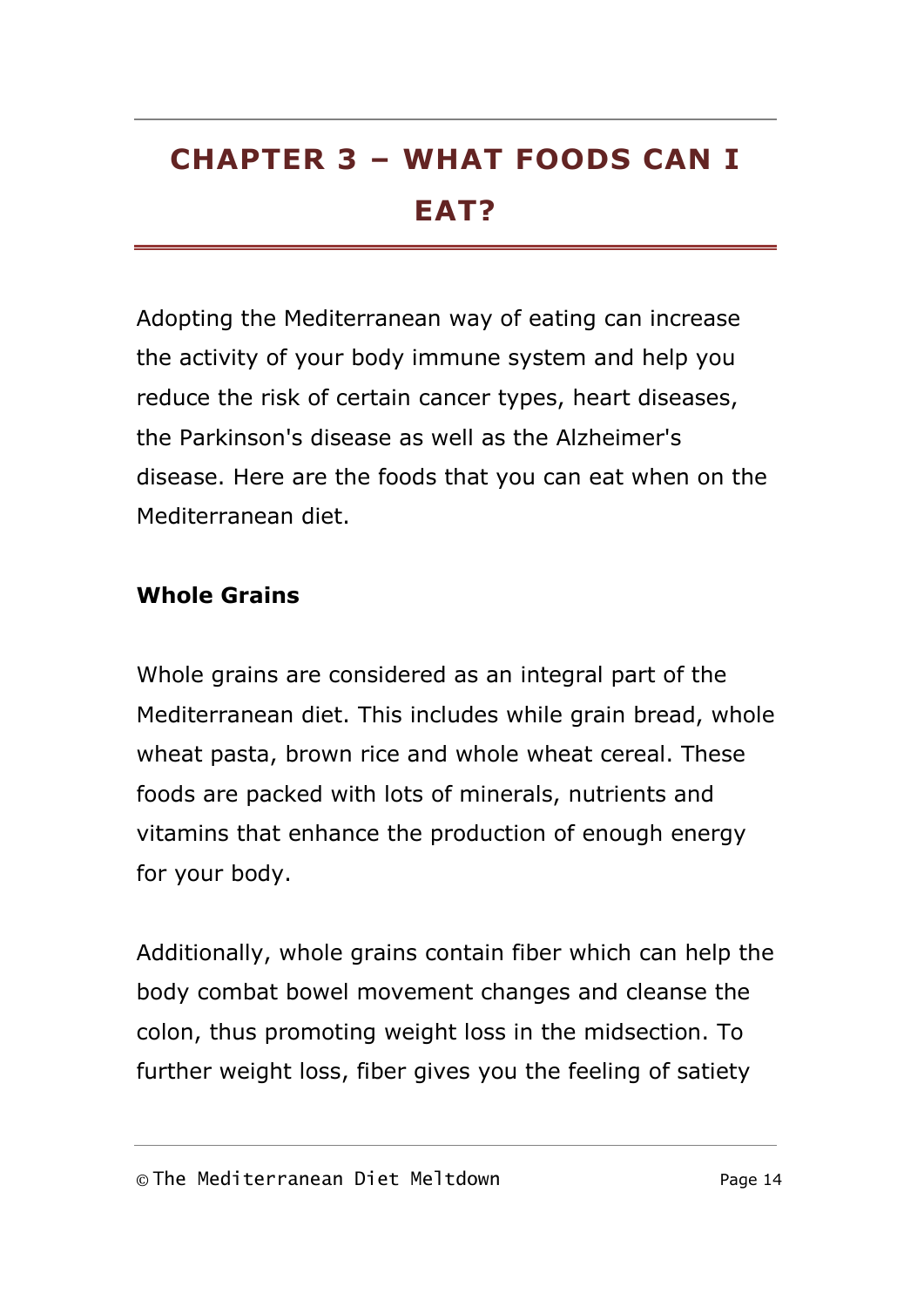quickly, thereby making sure that you don't overfeed.

# **Fresh Fruits and Green Vegetables**

The Mediterranean diet advocates the consumption of fruits and vegetables in large amounts. Fresh fruits and vegetables contain a variety of minerals, nutrients and vitamins that can help the body function in its maximum potential. Furthermore, the vitamins and nutrients aid in initiating weight loss.

Fruits and vegetables contain antioxidant properties which combat the cancer causing free radicals. If you adopt the Mediterranean weight loss diet, put more emphasis on the dark leafy green vegetables and include then in virtually every meal.

# **Protein Sources**

This diet concentrates on availing proteins from sources that don't have any associating with animals. Low-fat dairy products and poultry are eaten in very low moderation while red meat is rarely taken. Fish and other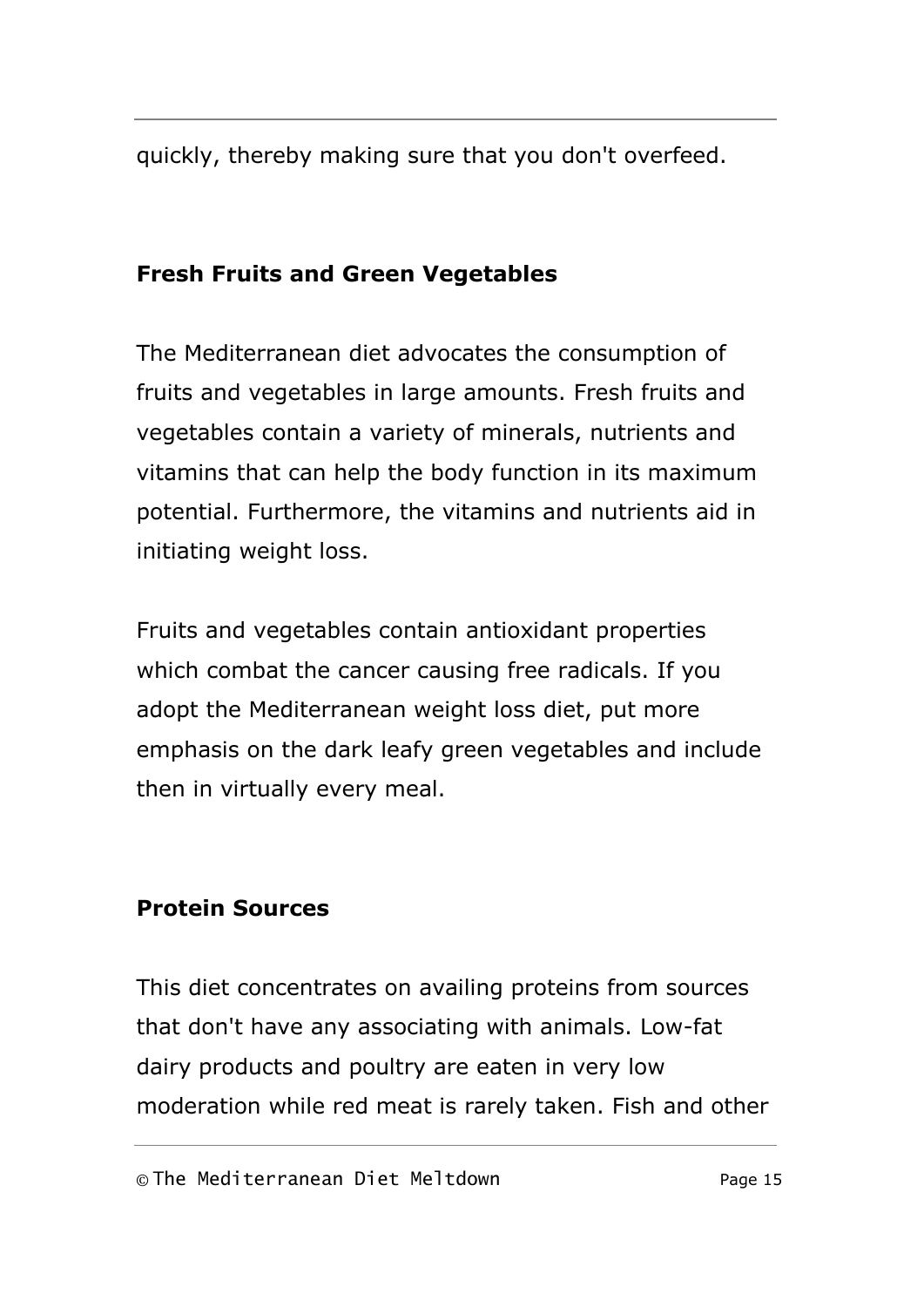types of seafood such as salmon, tuna craw-fish and herring are the main source of proteins in this diet.

Furthermore, seafood contains omega-3 which has been hailed for reducing inflammation and enhancing the production of healthy skin and nerve cells. Again, eating fish can help you moderate your cholesterol levels, improving your blood pressure and protecting you against diabetes and heart diseases.

# **Healthy Fats**

This diet advocates for the use of healthy mono-saturated fats to cook. In fact, the mono-saturated fats such as olive oil are used for cooking, baking as well as a condiment. The healthy mono-saturated fats in olive oil replace the unhealthy saturated fats that pose great danger to the cardiovascular health. Again, virgin olive oil contains poly-phenols which have antioxidant properties. Raw nuts like walnuts, almonds and cashew-nuts are also taken to provide fat.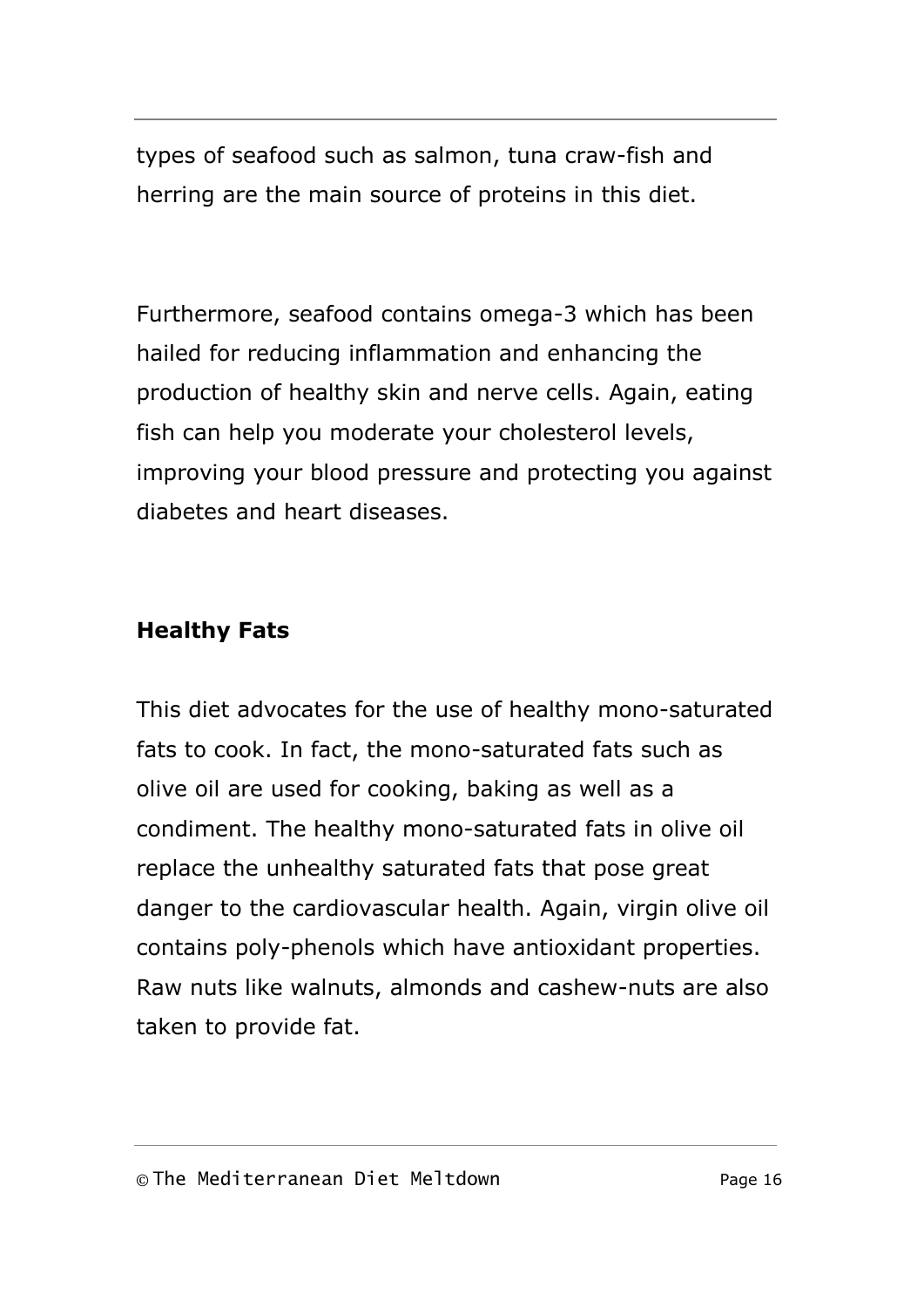# **Red Wine**

People who live in the Mediterranean region love taking wine, in fact, they incorporate wine in their meals especially dinner. Therefore, you should take a moderate amount of wine, especially red wine. Moreover, red wine contains antioxidant properties and can reduce blood clotting thus elevating the risk of strokes. Experts are of the opinion that drinking red wine can reduce the risk of cardiovascular diseases.

Alongside the aforementioned foods to eat in a Mediterranean diet, make sure that you spice up your food with natural and beneficial herbs such as turmeric. Such spices make the food tasty and contain properties and nutrients that can promote your health. Knowing what foods to eat in the Mediterranean diet will definitely help you to make healthy food choices.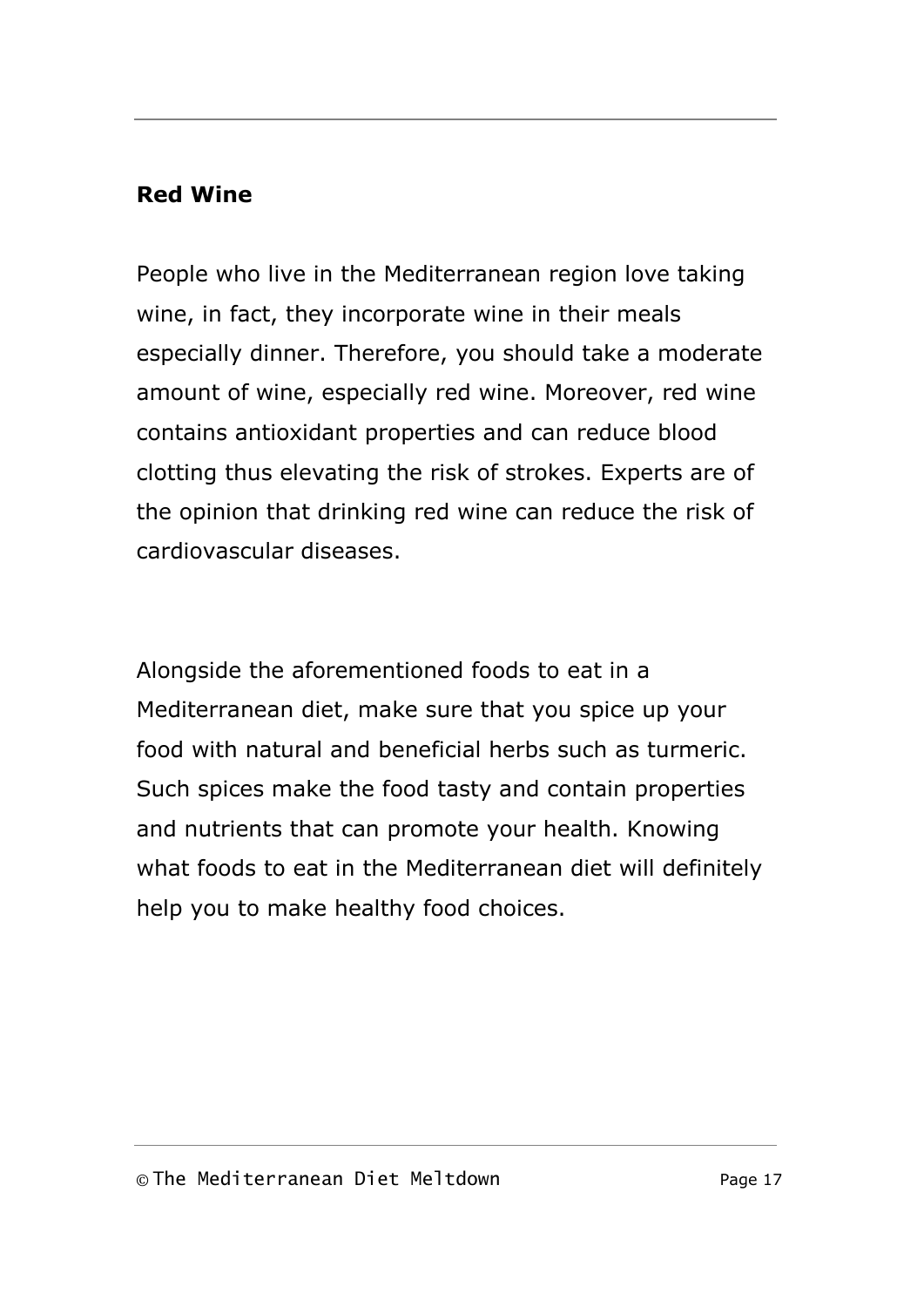# <span id="page-20-0"></span>**CHAPTER 4 – THE MEDITERRANEAN DIET BREAKFAST**

Let's be clear, breakfast is absolutely the most important meal of the day, I can't stress it enough. If you really want to set yourself up for success with the Mediterranean Diet eating a healthy and energy inspiring Mediterranean Diet breakfast every day is a must. Don't skip breakfast, and certainly don't eat fast food for breakfast. For some of us this is a hard habit to develop but once you do expect to see huge positive returns quickly.

Here's some Mediterranean Diet Breakfast Options I think you'll enjoy.

### **Toast with Cheese and Nuts.**

Quick, easy and covering all Mediterranean Diet bases. Great for when you are pressed for time, or not up for cooking breakfast.

- \* 3 slices whole wheat bread.
- \* 2½ ounces low calorie cheese.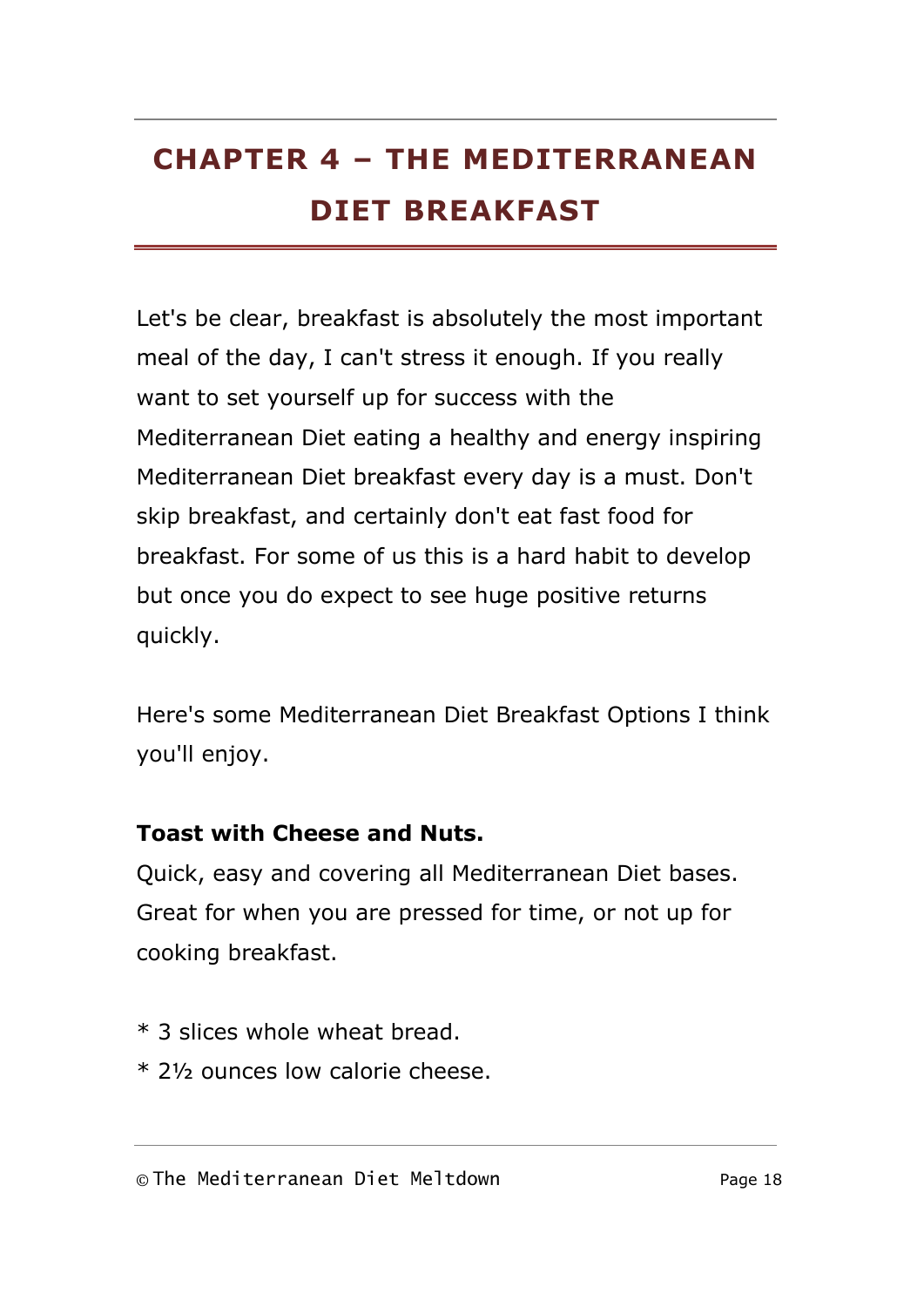\* 1½ tbsp crushed walnuts.

Toast your whole wheat bread in toaster. Spread cheese on bread and sprinkle nuts on top. Breakfast is ready!

# **Vegetable and Feta Omelette.**

Eggs are a good friend to us in the Mediterranean Diet, no time more so than breakfast time.

- \* 3 eggs
- \* diced green pepper, red pepper and onion
- \* sprinkle of feta cheese
- \* salt and pepper to taste.
- \* Hot sauce (optional)

Dice your pepper and onions, crack eggs and mix in bowl together. Pour into sauté pan. Flip sprinkle with feta cheese and plate. Add salt and pepper to taste, and lots of hot sauce for the adventurous!

# **Granola with Mixed Fruit and Almond Milk.**

One of my own favourites. The almond milk really puts a nice spin on the granola and is perfect for those who are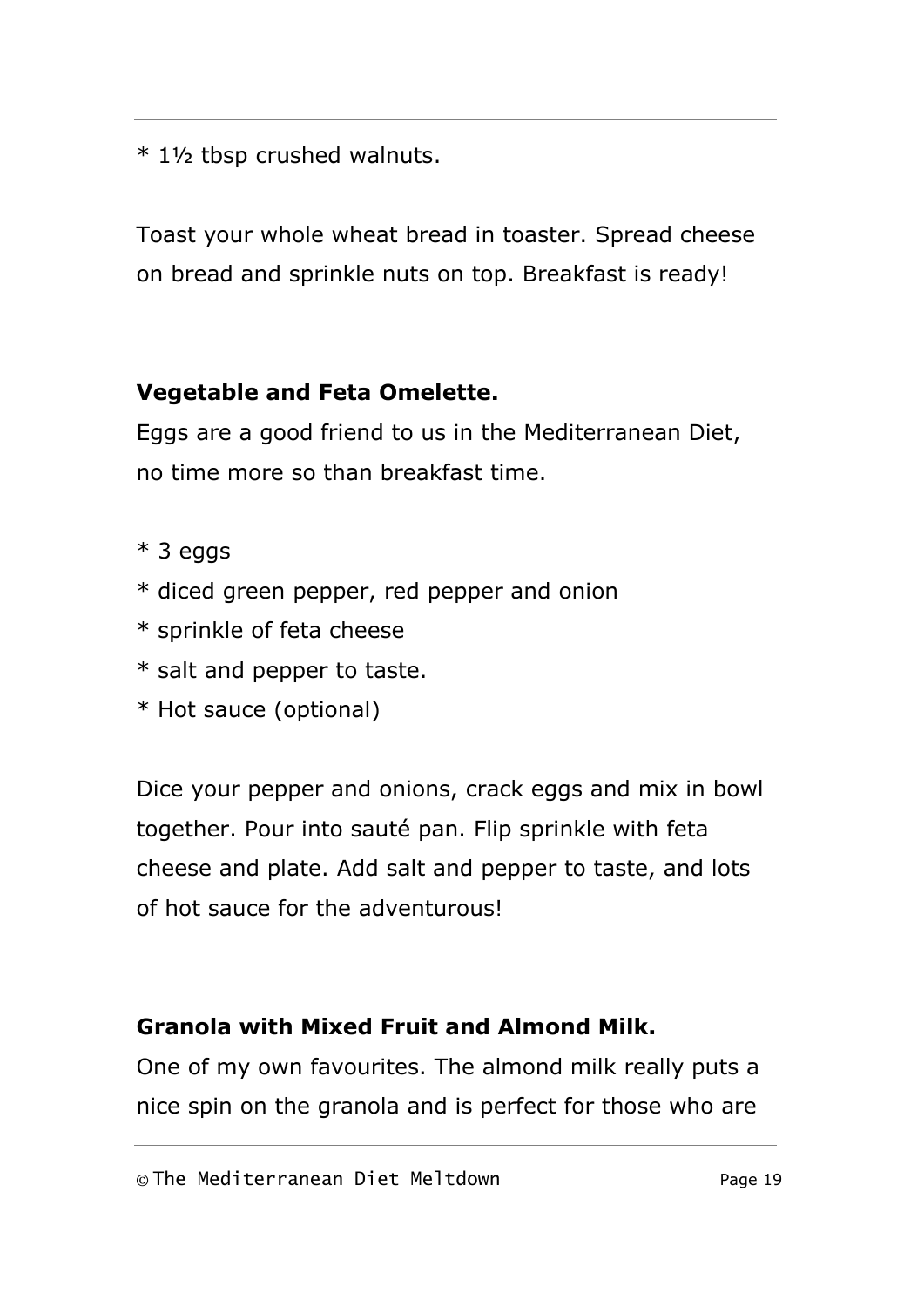lactose intolerant, and for the many who can't cut body fat while still consuming lots of dairy.

- \* ½ cup granola
- \* ½ cup almond milk
- $*$  1/<sub>2</sub> banana
- \* ½ apple
- \* ¼ cup blue berries

Core and cut up your apple, peal and cut your banana. Put granola, and all your fruit in bowl top with almond milk. This is a great breakfast for men in particular who studies have shown experience a natural hormonal boost from adding almonds to their diet! Enjoy.

# **Avocado and Banana Smoothie.**

Having a few breakfast smoothie options is a wise Mediterranean Diet insurance plan. Here's one packed with healthy fat and protein too.

- $*$  1/<sub>2</sub> avocado
- $*$  1/2 banana
- \* 1 cup milk or almond milk.
- \* a few ice cubes
- \* stevia natural sweetener to taste.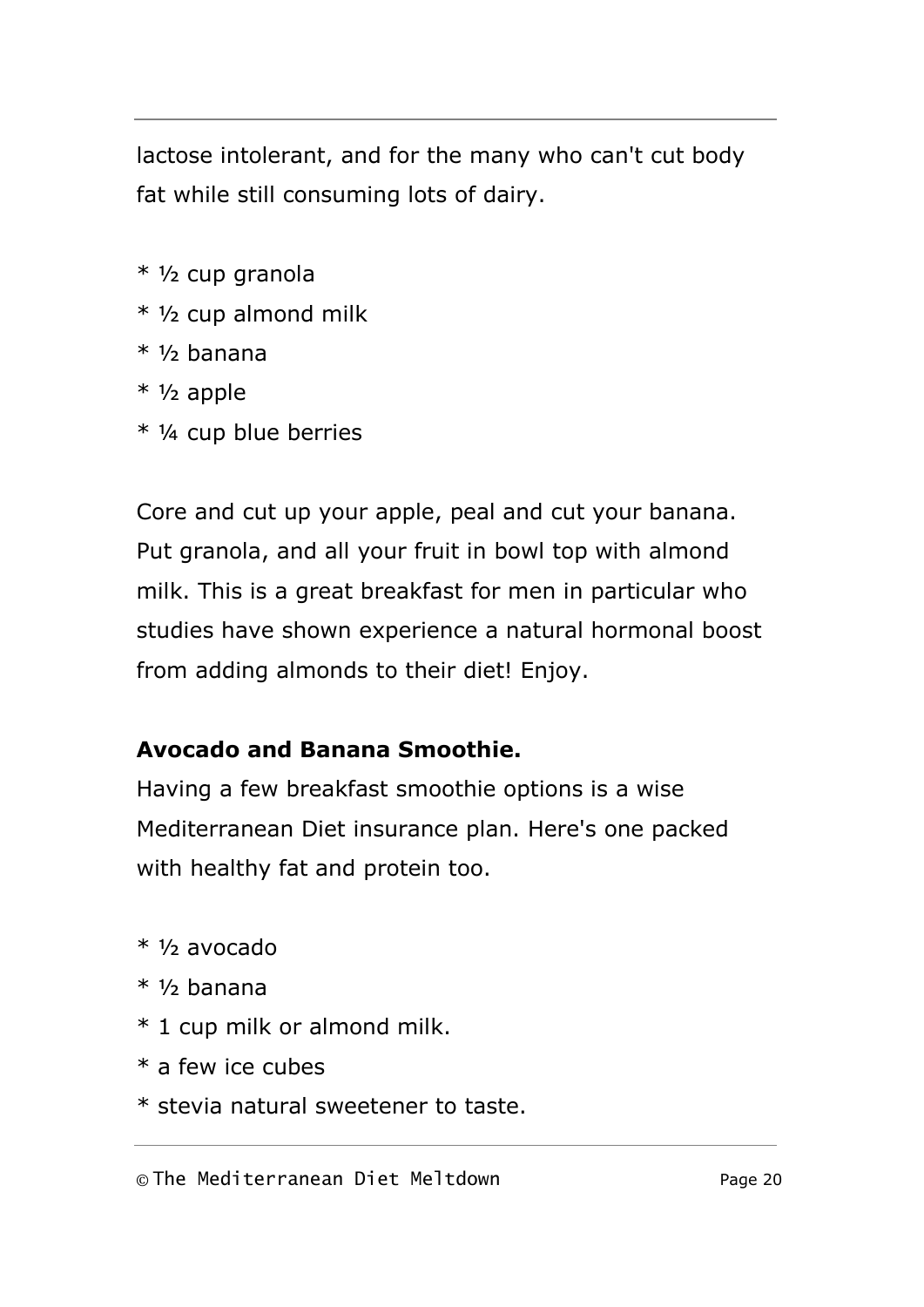Add all ingredients to your blender and pulse blend. Add stevia until you reach desired sweetness and blend further. Should you enjoy your smoothies less thick just toss in more ice cubes.

Using these Mediterranean Diet breakfast options as a model, it's very easy to plug in your own items according to your personal taste. Prepare your eggs how you prefer them, choose different fruit options for your smoothies and so on. This is something you can and should do to make your first meal something you look forward to and not dread.

Don't forget, the most important thing to keep in mind on the Mediterranean Diet is that breakfast is not a option, but a must! It's that big a part of your foundation for achieving the body and health of your dreams.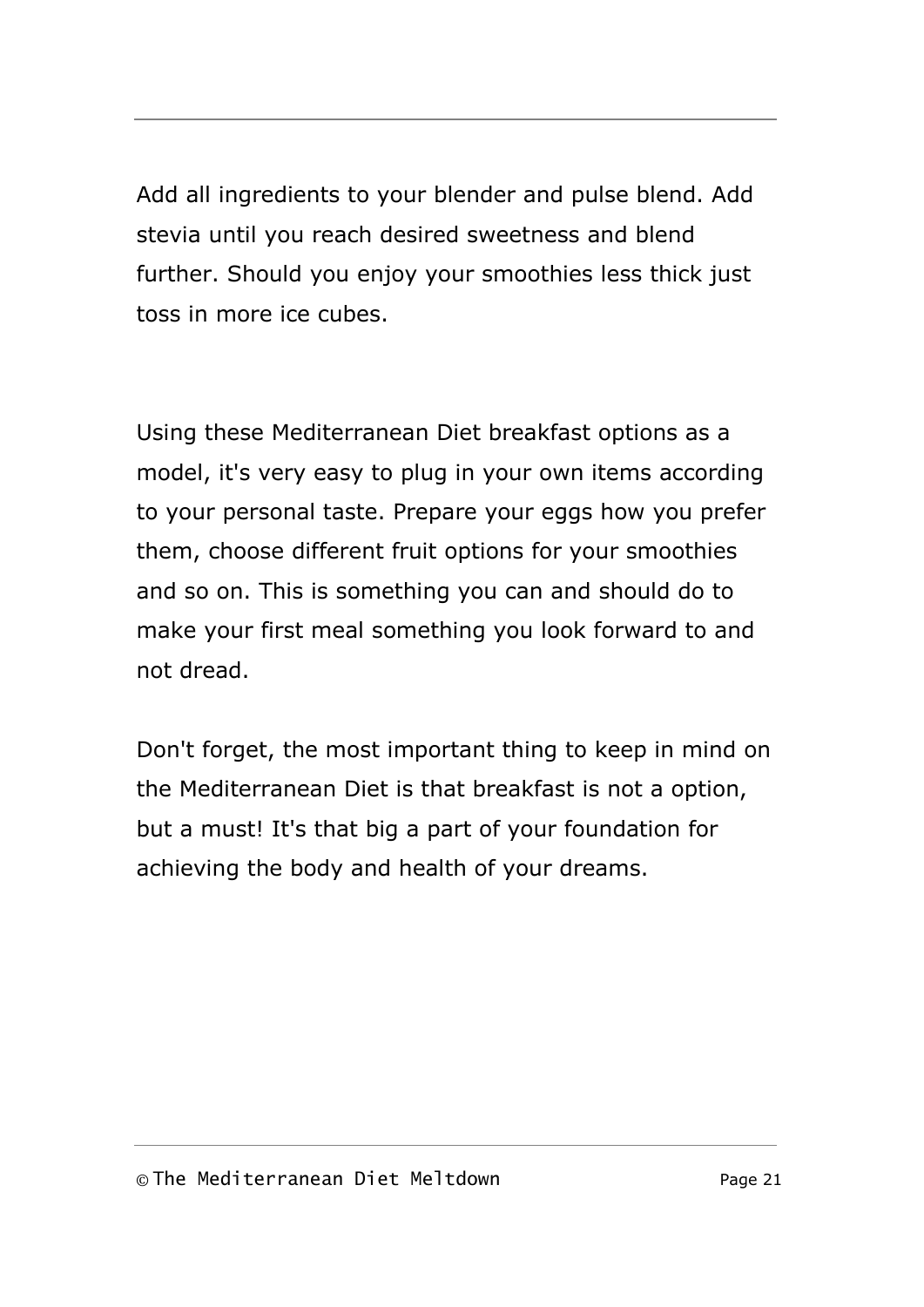# <span id="page-24-0"></span>**CHAPTER 5 – THE MEDITERRANEAN LUNCH**

You really can't beat the Mediterranean Diet for being the near perfect combination of health enhancing, fat burning and great tasting in one package. The great tasting side of the Diet perhaps more than anything offers a explanation why so many find it much easier to stick with than other diets that may be effective but truly can't shake the feeling of restriction and restraint. No such problems here.

Try out some of these Mediterranean Diet lunch options and you will see what I mean!

# **Grilled Chicken and Greek Salad.**

Healthy and packed with protein this is a lunch that's a favourite for many. Consider getting a small electric "Foreman" style mini-grill if you need one. Inexpensive and while following the Mediterranean Diet it will certainly be used often!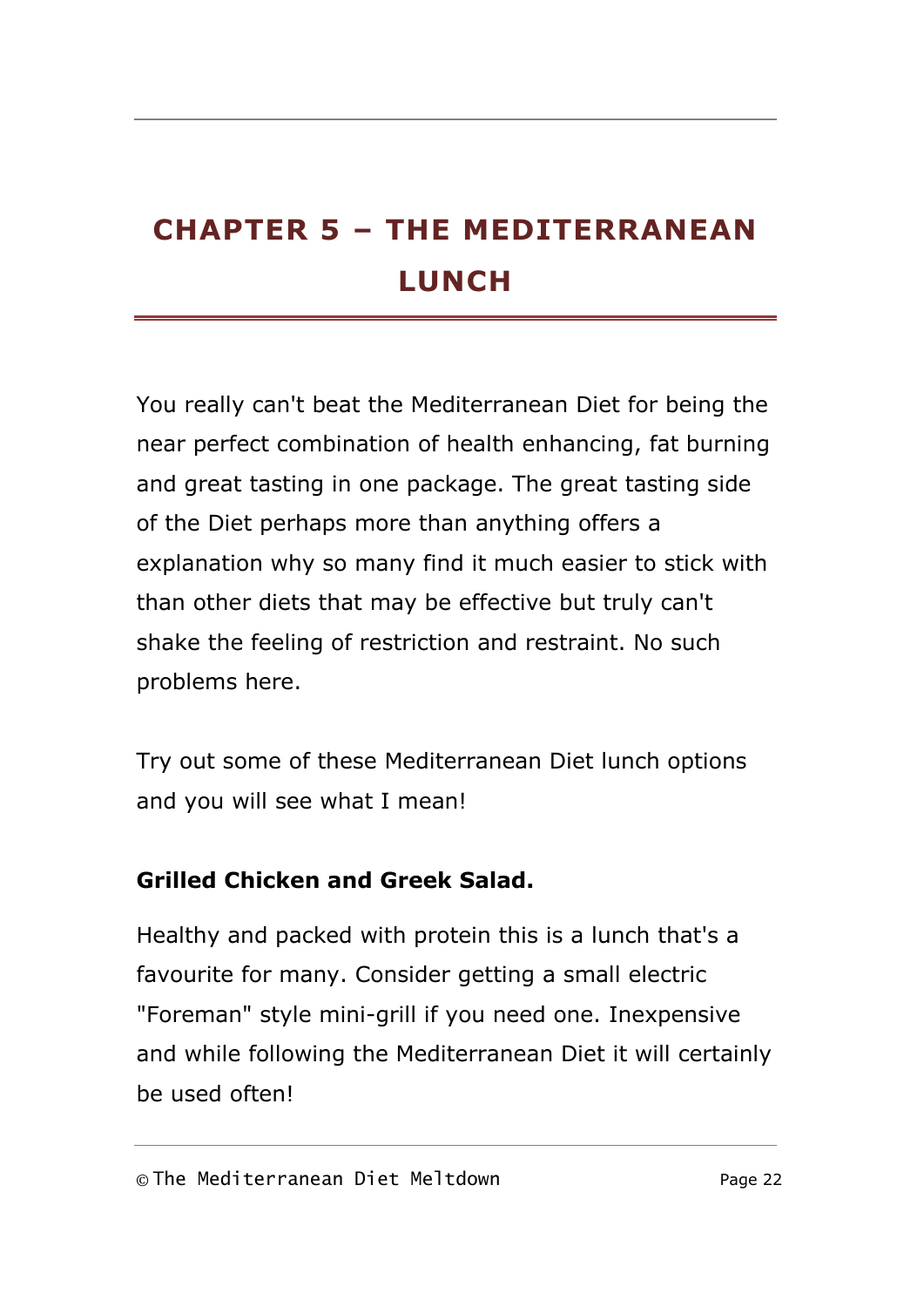- \* 4oz Chicken Breast
- \* 1 or 2 cups Spinach
- \* small amount of diced onions
- \* 1 diced tomato
- \* 1 tbsp crumbled feta cheese
- \* 2 tbsp olive oil
- \* garlic, salt and pepper to taste.

### **Season chicken with salt and pepper.**

Put chicken on grill while dicing your onion and tomato. Flip chicken in 5 minutes. Toss salad with onions, tomato, olive oil and garlic. Cut chicken into strips and place on top of your salad. Sprinkle with feta cheese and salt and pepper to taste. The perfect 10 minute prep time for a great lunch. This can also be taken to work and eaten cold, just skip the olive oil until you are ready to eat.

### **Penne with Spinach and Roma Tomatoes.**

Occasional pasta is fine on the Mediterranean Diet, just be sure to watch your portion sizes, especially if one of your goals is to lose body fat!

#### © The Mediterranean Diet Meltdown Page 23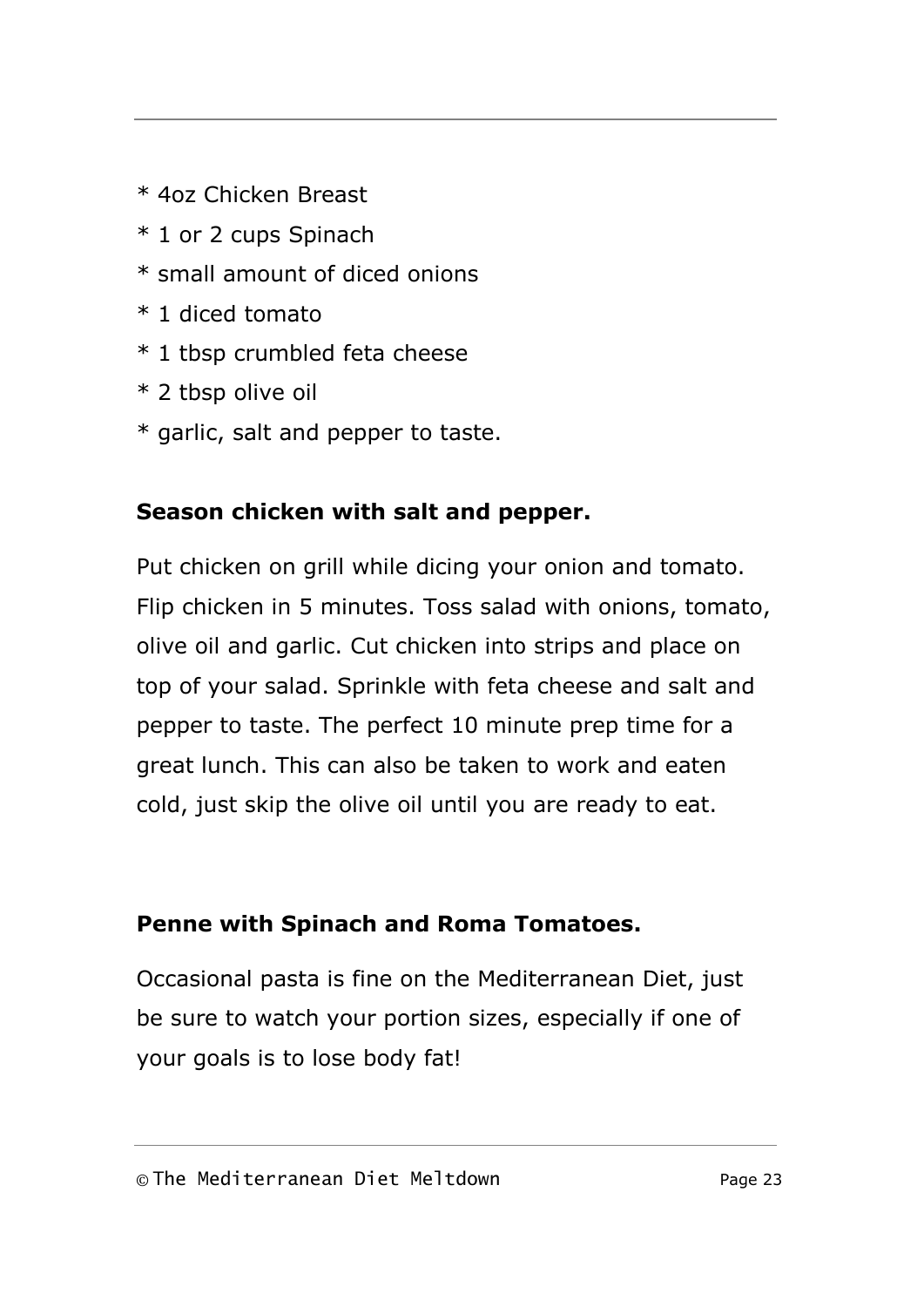- \* 8oz Penn Pasta
- \* 4 roma tomatoes, quartered.
- \* Small handful of spinach leaves.
- \* 2 tbsp olive oil
- \* salt and pepper to tastes.

Put penne pasta in boiling water, stirring to prevent sticking. Cut tomatoes. When pasta is nearly ready put on sauté pan with 1 tbsp olive oil, lightly sautéing tomatoes. Drain pasta and add to sauté pan, with spinach, extra olive oil and salt and pepper. Quickly toss, remove from heat and you are ready for lunch! A refreshing lunch that will leave you astonished this is "Diet" fare!

# **Hard Boiled Eggs.**

Simple and packed with protein this is really my back up plan when all else fails or I need a snack in a hurry. Call me crazy but I love eating them with almonds! A great one - two punch of protein and healthy fats!

 $*$  4 Eggs.

\* ½ cup of almonds.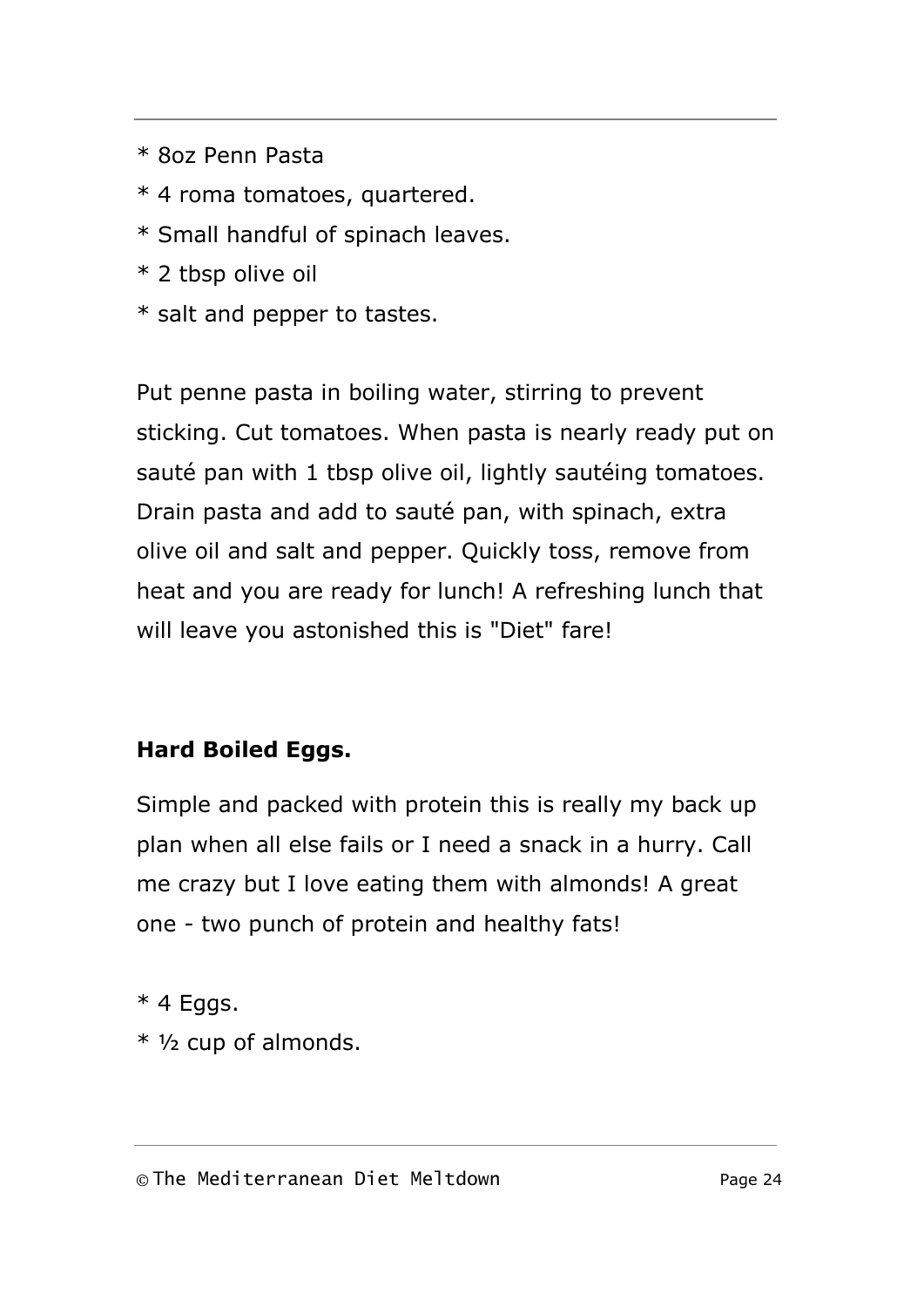Place eggs in pot cover with water. Boil. About seven minutes, give or take, remove pot from heat cover and let cool. Peel and you are ready to eat with a side of almonds. A great idea, which I follow, is to always keep a dozen hard boiled eggs in the refrigerator. That way I'm always prepared should I need to eat and run, eat a healthy snack or grab something to take out with me for a quick lunch. This move alone will make staying on point with the Mediterranean Diet, much, much easier to do.

Mediterranean Diet lunch options can be fast, fun and healthy. Use your imagination and don't forget the occasional glass of red wine to wash it all down!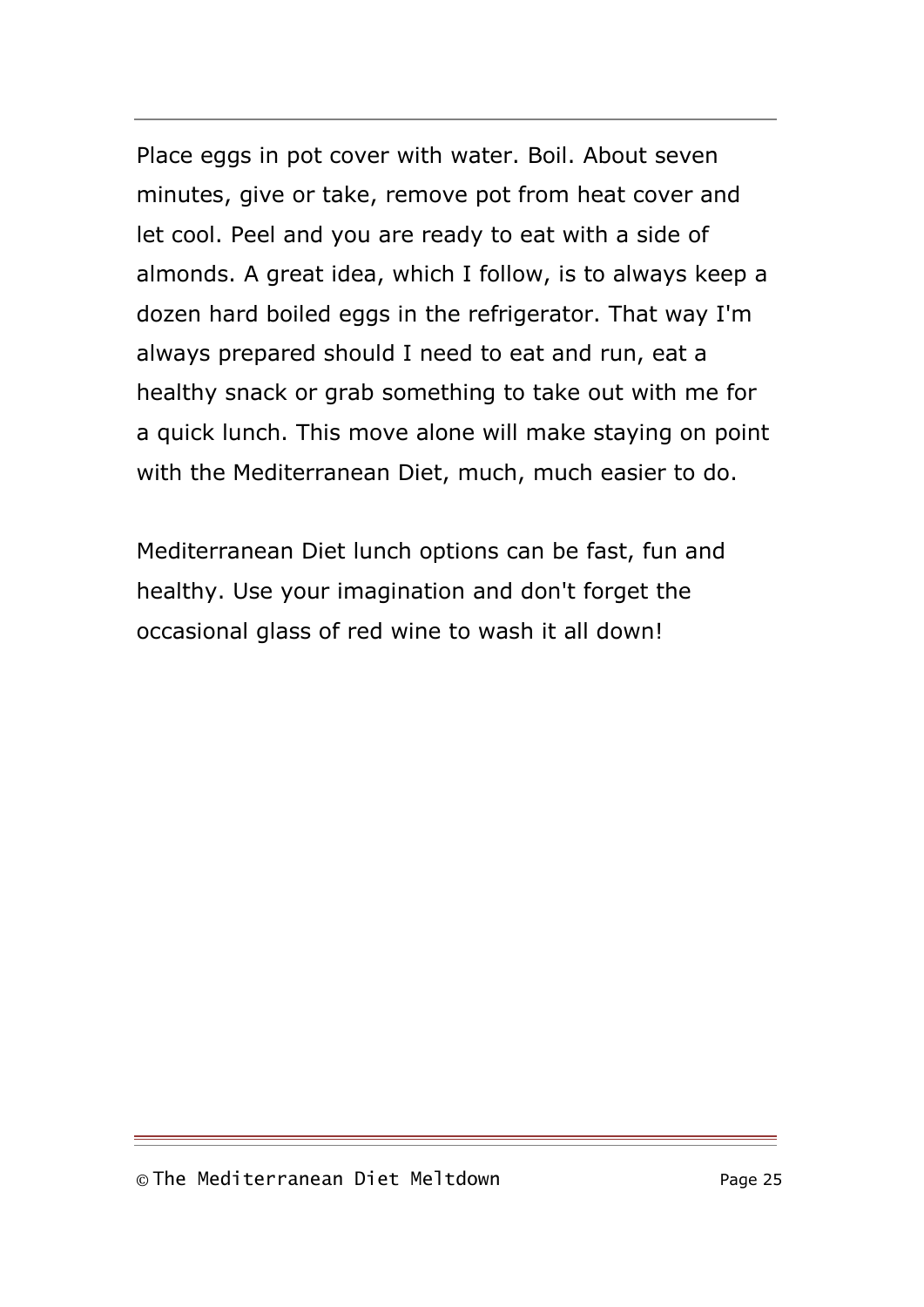# <span id="page-28-0"></span>**CHAPTER 6 – HEALTHY MEDITERRANEAN DIET DINNER OPTIONS**

With a multitude of options available for dinner, the Mediterranean diet is easy to prepare and follow when dinner rolls around. Here are some of the favourite options.

# **Garlic Lime Grilled Chicken**

- \* 6 ounces chicken breast
- \* 2 minced garlic cloves
- \* 1 tsp salt
- \* 1 tsp pepper
- \* 3 tsp lime juice

In a container large enough for your chicken mix your ingredients to make your marinade. Cover both sides of your chicken with a brush. Leave in your refrigerator for at least a hour. You can take this time to cut up a onion, some tomatoes and a cucumber if you'd like your chicken with salad which is a great choice.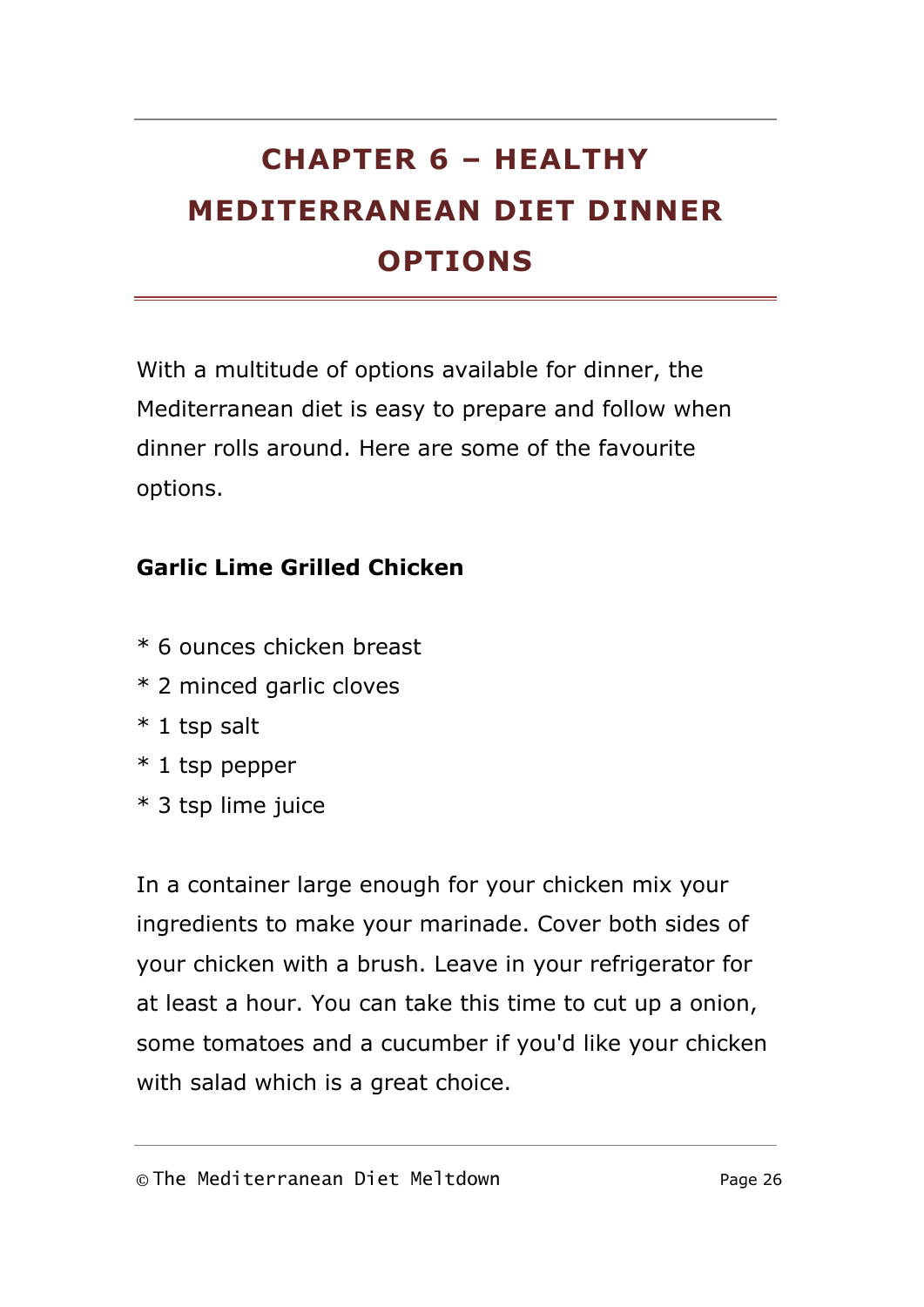Turn on your grill and get it nice and hot. Throw on your chicken cooking for six minutes before flipping over. Cook until there's no pink inside.

When you have about a minute left, toss a cup and a half of your choice of salad (I like spinach) with olive oil to taste, top with your onions, tomatoes and cucumber, plate your chicken and dinner is ready.

Enjoy with a glass of heart healthy red wine!

# **Mediterranean Mozzarella Baked Salmon**

- \* 5oz Salmon Filet
- \* 2 tsp olive oil
- \* 3 tsp lemon juice
- \* 1 tsp soy sauce
- \* 2 oz mozzarella cheese
- \* salt and pepper

One of my favourite Mediterranean Diet dinner options, easy to prepare, healthy and tastes amazing!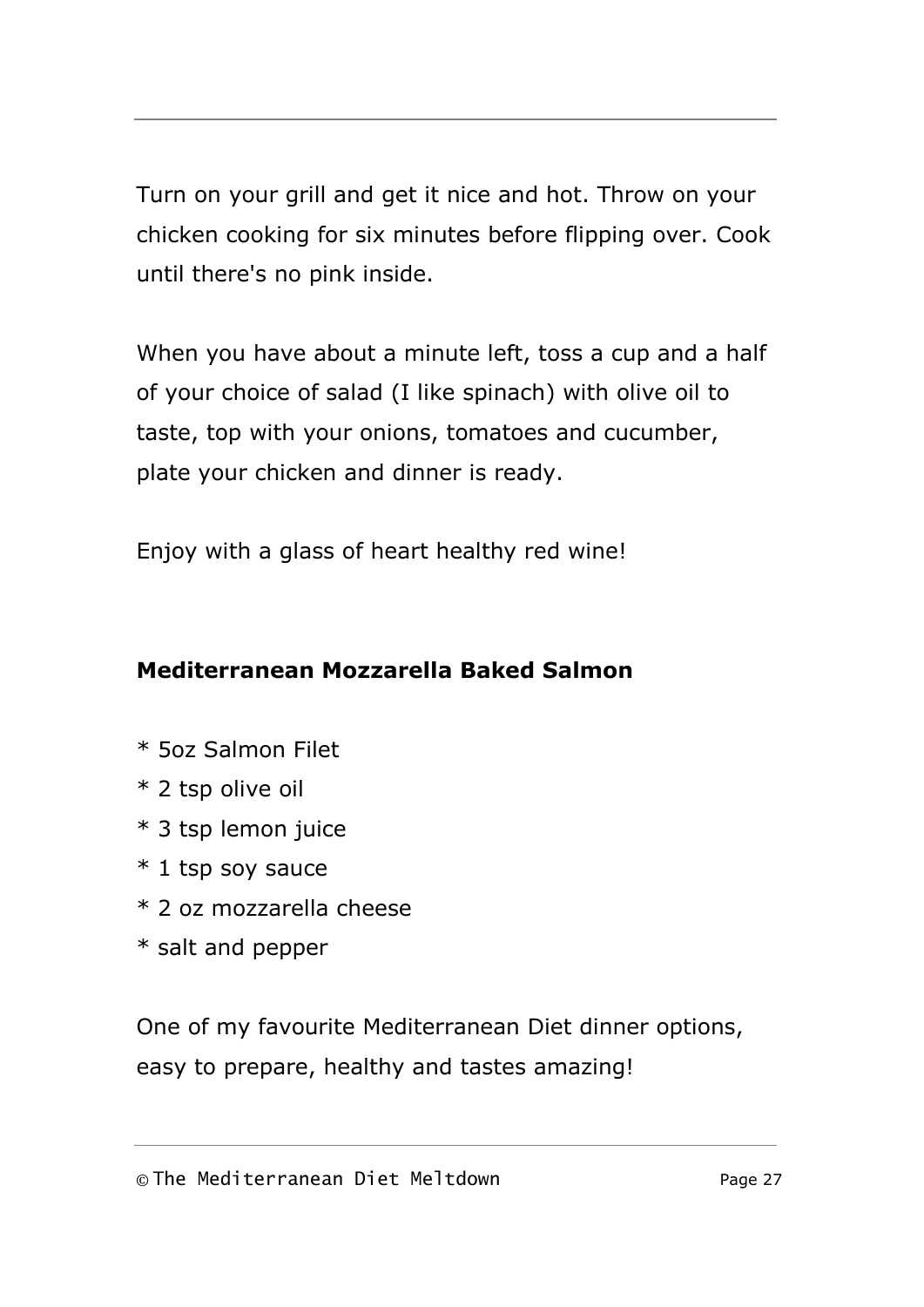Combine the olive oil, lemon juice and soy sauce and marinate your salmon for 30 minutes. Set your oven to 350 degrees. Spray a oven tray with no stick spray and place your salmon on it and go into the oven. Check in 15 minutes to see if salmon has reached your desired temperature. I prefer mine medium rare. Pull out when ready, sprinkle with salt and pepper to taste. Top with 2 oz mozzarella cheese drizzle with balsamic vinegar and you're ready to go! Works well with lots of sides. Once again I prefer a small salad.

# **Grilled Swordfish with Zucchini and Squash pasta**

- \* 5 oz Swordfish
- \* one small zucchini and one small yellow squash
- \* a small onion
- \* 2 tsp olive oil
- \* 1 tsp lemon
- \* salt and pepper
- \* 4 oz of angel hair pasta

Cut your zucchini and squash into small half moons and dice as much onion as you'd like. Boil water for your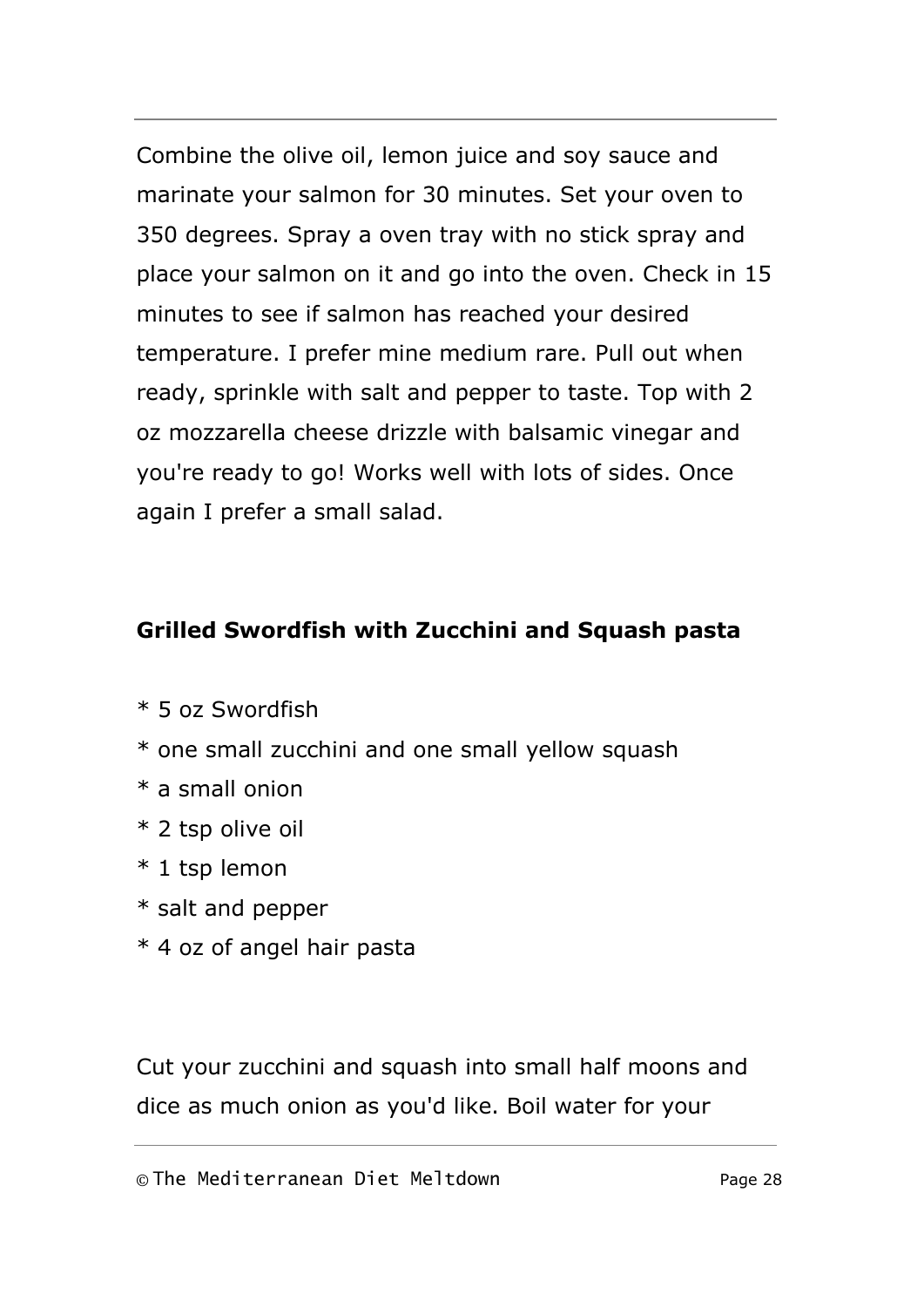pasta. Rub the swordfish with oil and lemon and toss on grill. It cooks very quickly so pay attention - about 3 minutes on each side. Sauté your veggies in a pan while grilling fish. Throw pasta in water. Drain pasta when 3/4's done and toss in olive oil with veggies. Place in bowl and top with sword fish. Sprinkle with salt and pepper to taste - also a bit of oregano adds a nice touch! Sounds good doesn't it?

Hope you enjoy these Mediterranean Diet dinner options! Do you have any favourites I missed?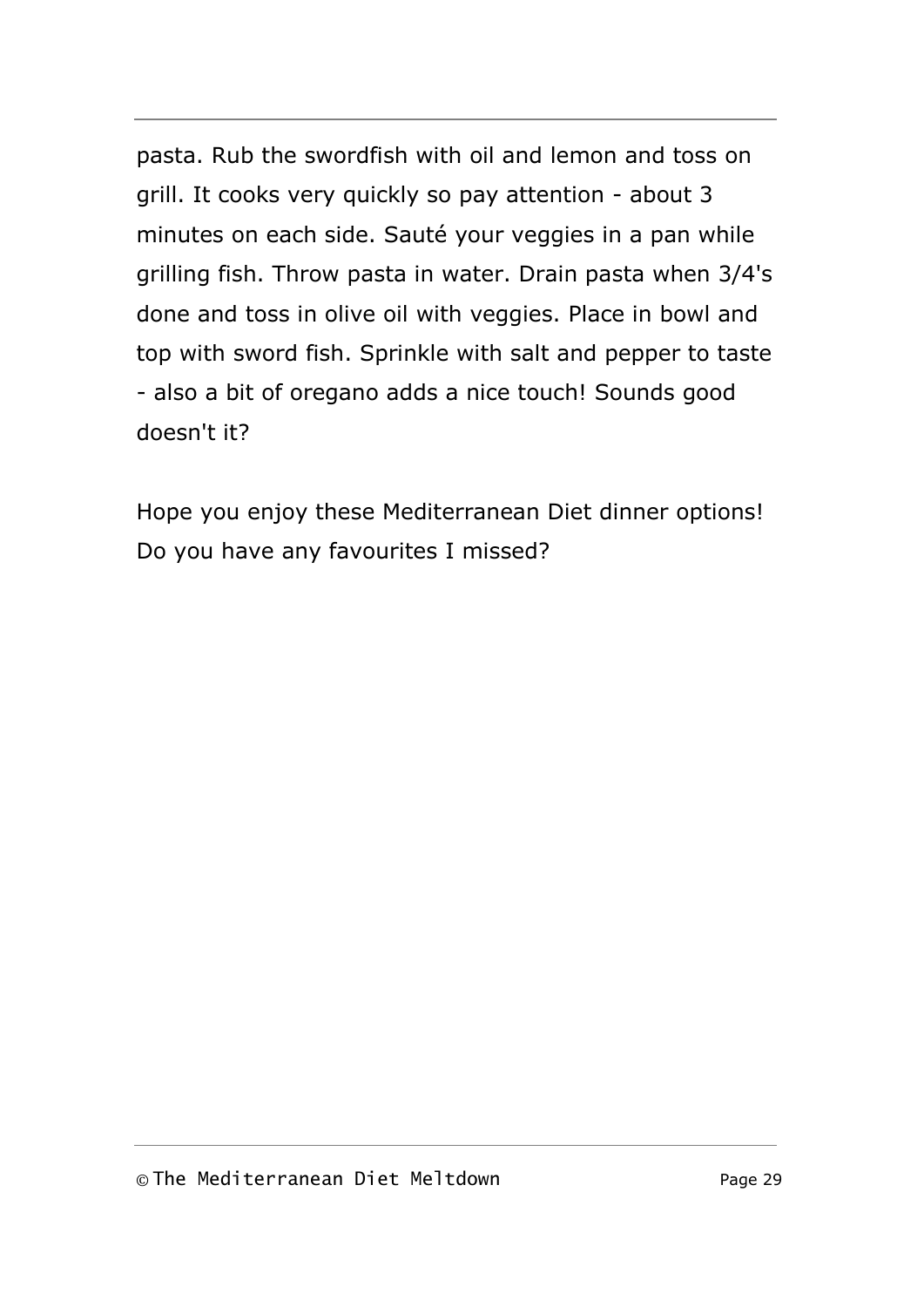# <span id="page-32-0"></span>**CHAPTER 7 – HEALTHY SNACK OPTIONS**

Mediterranean Diet snack options can help you stay healthy and lose weight. Just by making some simple modifications in your regular meal habits, you can have many advantages and the Mediterranean Diet is one of the best solutions to choose.. You can select the following 10 snacks to help you in your nutrition plan:

# **1. Dried Apples**

According to experts, women who eat dried apples every day can slightly improve their health. The equivalent of 240 calories of dried apples can lower the level of cholesterol 23 percent.

### **2. Red Wine**

While enjoying your meal, a glass of wine is one of the things that matter, because the drink is full of antioxidants. In order to ensure the drink is beneficial to your body, you should not exceed the recommended

#### © The Mediterranean Diet Meltdown Page 30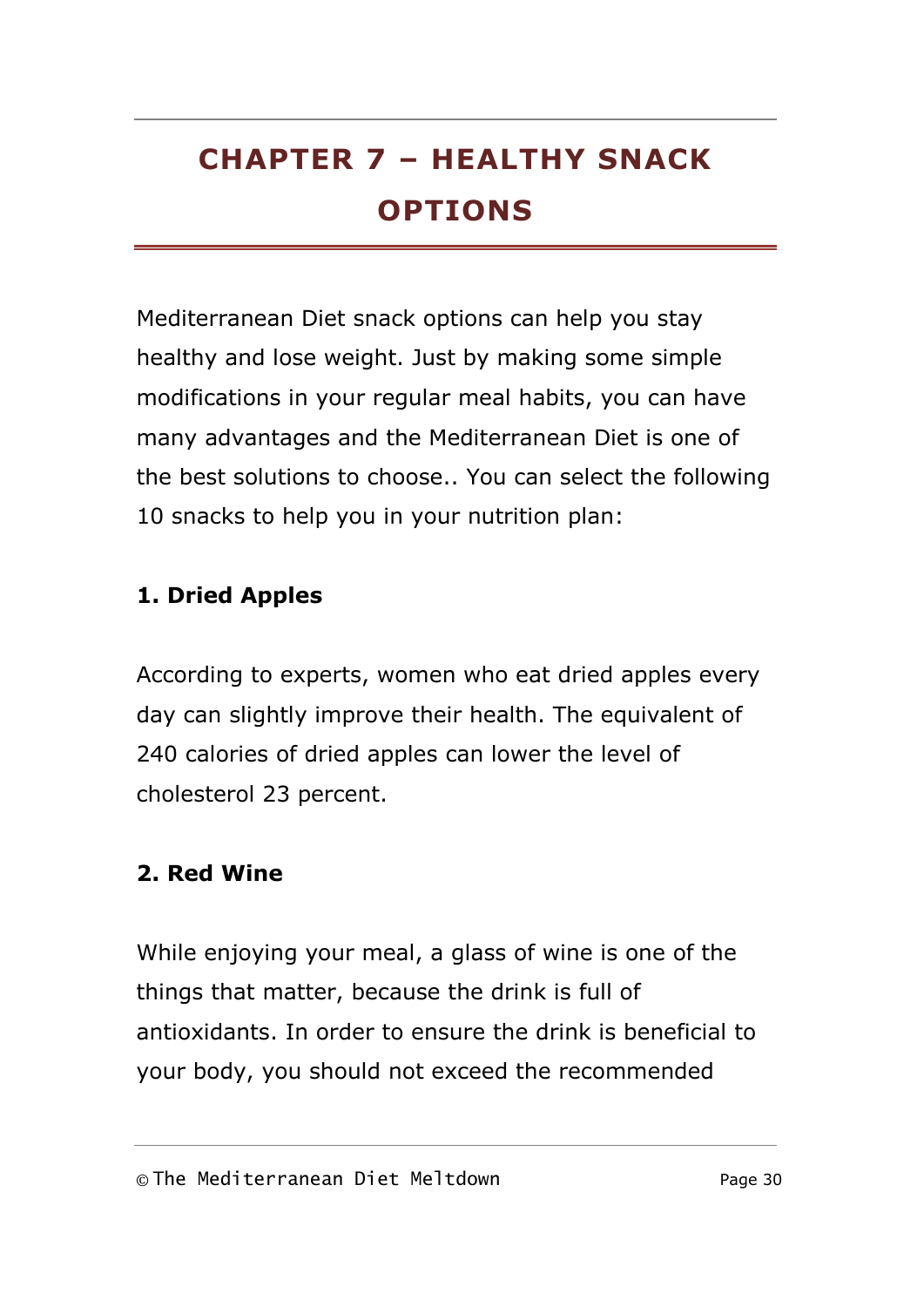amount of one glass per day.

# **3. Yogurts**

Yogurts are good for the Mediterranean diet, but not all. You must choose only low-fat, or non-fat products. One of the best options to choose is the plain Greek yogurt. In comparison to regular products, Greek yogurts can be tangy, thick & creamy and they contain a lot of proteins.

# **4. Pumpkin Seeds**

The body makes serotonin from the tryptophan amino acid, which is contained by pumpkin seeds. This substance can help you sleep better and provide a good general mood.

# **5. Crackers with Tuna**

The type of tuna which should be used is light tuna that is water-packed. Instead of using mayonnaise and other similar dressings, you can use olive oil for flavour, along with spices. You could add some vegetables too and consume the tuna with whole grain crackers.

#### © The Mediterranean Diet Meltdown Page 31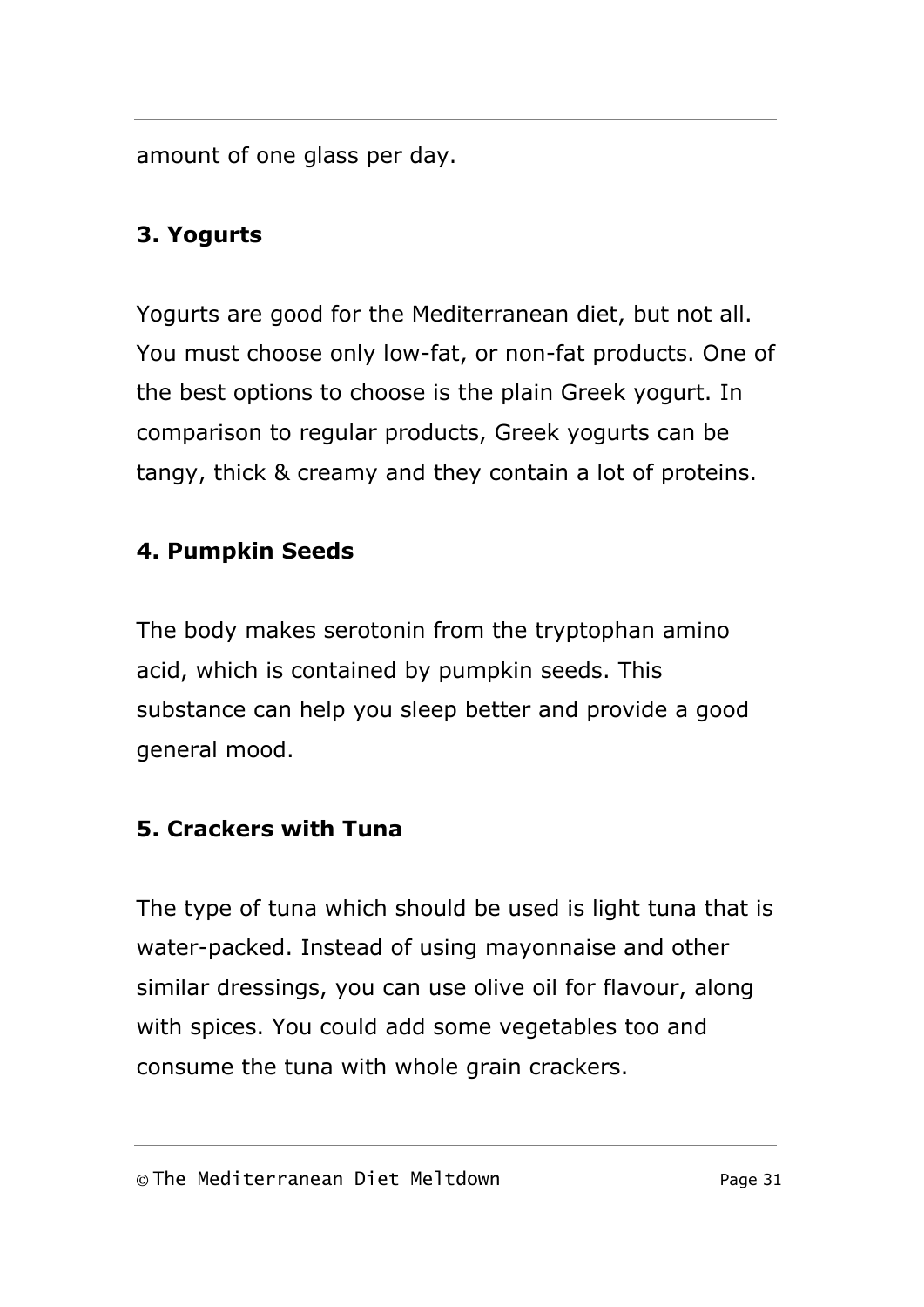# **6. Fruit Salad**

Fruit can be great for dessert with any Mediterranean type of meal. Try to cut different types of fruit and do not forget to add berries, as they have antioxidant properties.

# **7. Baked Sweet Potato Fries**

Sweet potatoes can be combined with olive oil and they contain carotenoids, which are antioxidant compounds that are known to protect you from cancer, heart diseases and other illnesses. Sweet potatoes can keep your glycemic level low, because of the fibers that they can provide.

# **8. Roasted Chickpeas**

You could prepare roasted chickpeas with olive oil, paprika and salt. By rinsing, draining and pat drying two cans of chickpeas, you can obtain an awesome snack. The ingredients must be placed on a rimmed baking sheet and they could be drizzled with olive oil. The next step is roasting them into a hot oven for thirty to forty minutes. Salt and paprika must be added in the final roasting minutes.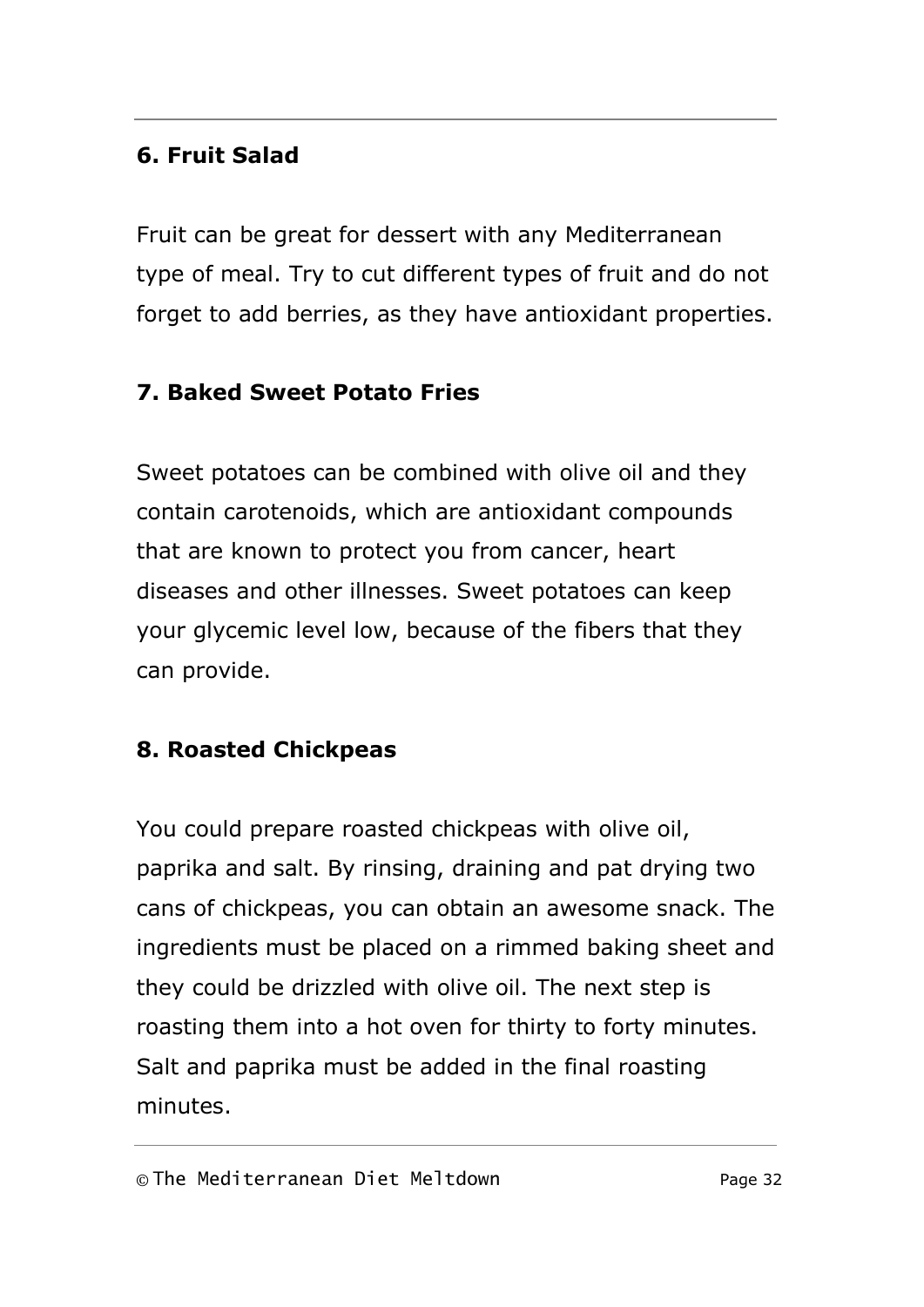# **9. Pistachios**

Also called skinny nuts, pistachios have the lowest number of calories of all nuts. Also, skinny nuts have antioxidants. Overeating is discouraged with these ingredients, because eating them takes longer.

# **10. Nuts**

Nuts are full of nutrients. But, for losing weight, they must be eaten with moderation. Eating not more than ten to twenty nuts at a meal can be the best thing to do. You can find on the market packs of 100 calories and these can be ideal.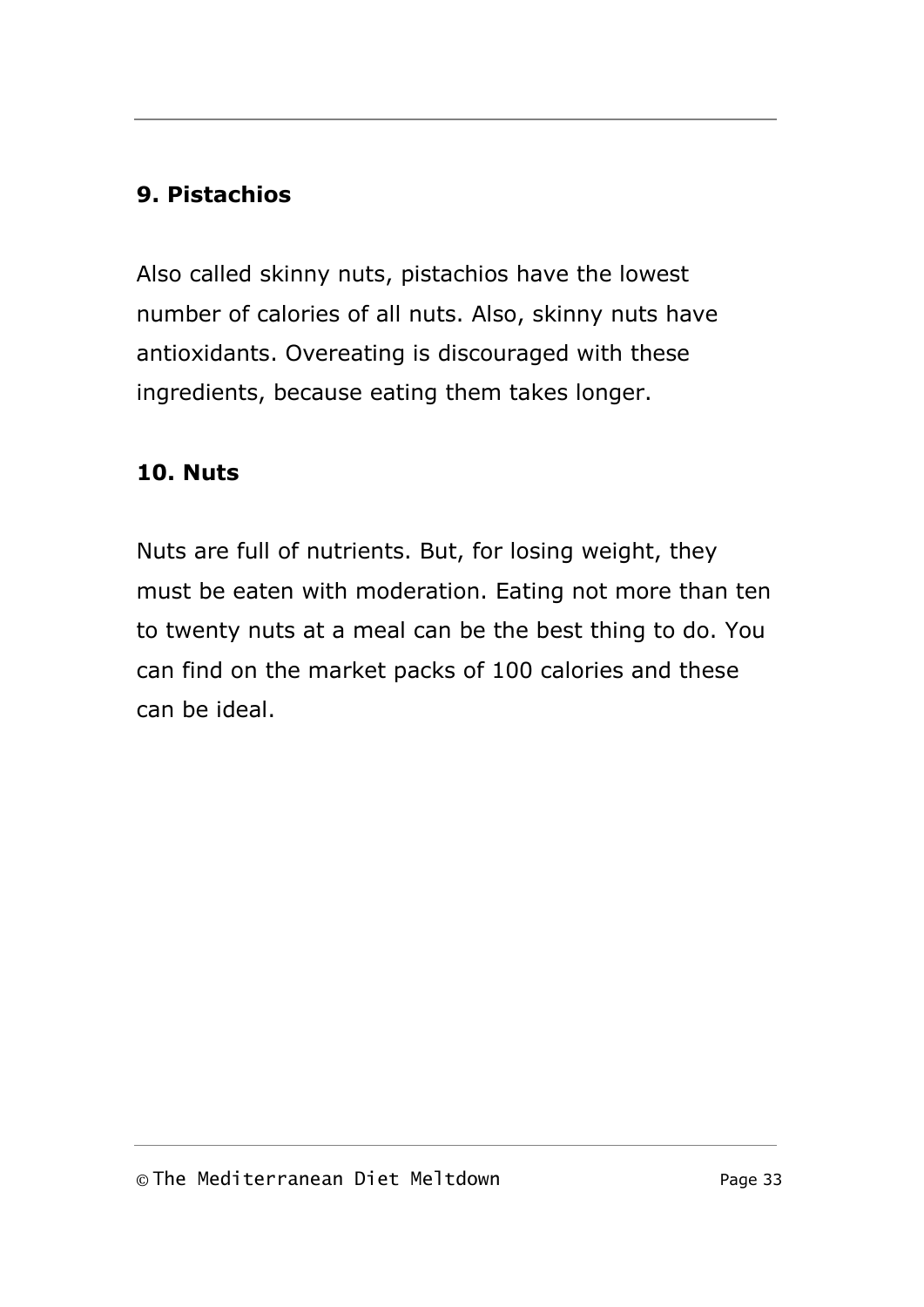# <span id="page-36-0"></span>**CONCLUSION – RECAP AND START TODAY**

Now that we have covered the benefits of following the way the Mediterranean's eat and given you options for meals. Let's now recap what we have learned and learn how to implement it straight away.

The Mediterranean style food is delicious and feels less like a diet than many of the health food choices available. If you haven't heard already, the latest research shows that a diet based on Mediterranean style cooking can reduce the risk of heart disease, stroke and heart attack by as much as thirty percent.

After conducting a study that lasted five years, researchers found that a diet consisting of foods such as olive oil, nuts, produce and fish was significantly more effective in reducing the risk of chronic conditions like stroke and heart disease than a low fat diet. Researchers believe that the combination of nutrient-rich compounds and healthy fats found in Mediterranean style food is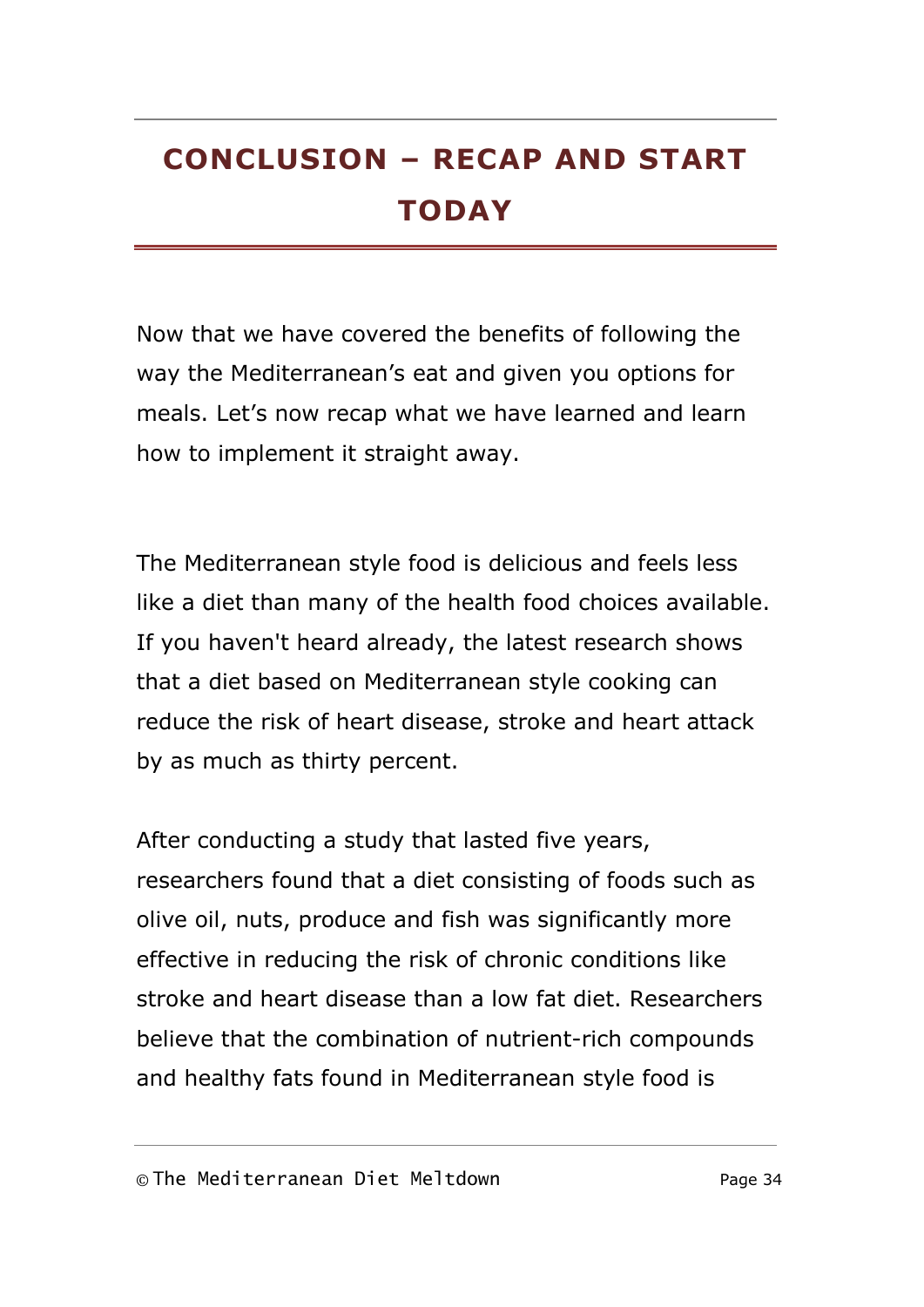what accounts for the benefits to cardiovascular health that they found in the study.

That's good news for you. Mediterranean style food will keep you healthy and, as many others have found, it will help you lose weight as well. It's light on the wallet too. Many of the ingredients such as veggies, nuts, beans, fish and olive oil are inexpensive when compared to other dietary foods. If you have been living on protein bars, juice cleansers, and other supplemental food, then you're in for a surprise when you see how much cheaper Mediterranean style food can be. And, it's delicious too!

Following a Mediterranean diet is simple enough. Just add the following components to your daily routine.

- Eat mainly plant-based food. This includes fruit, vegetables, legumes, whole grains and nuts.

- Drink a glass of red wine with dinner. No more than seven glasses a week.

- Replace butter with extra-virgin olive oil or another source of healthy fats.